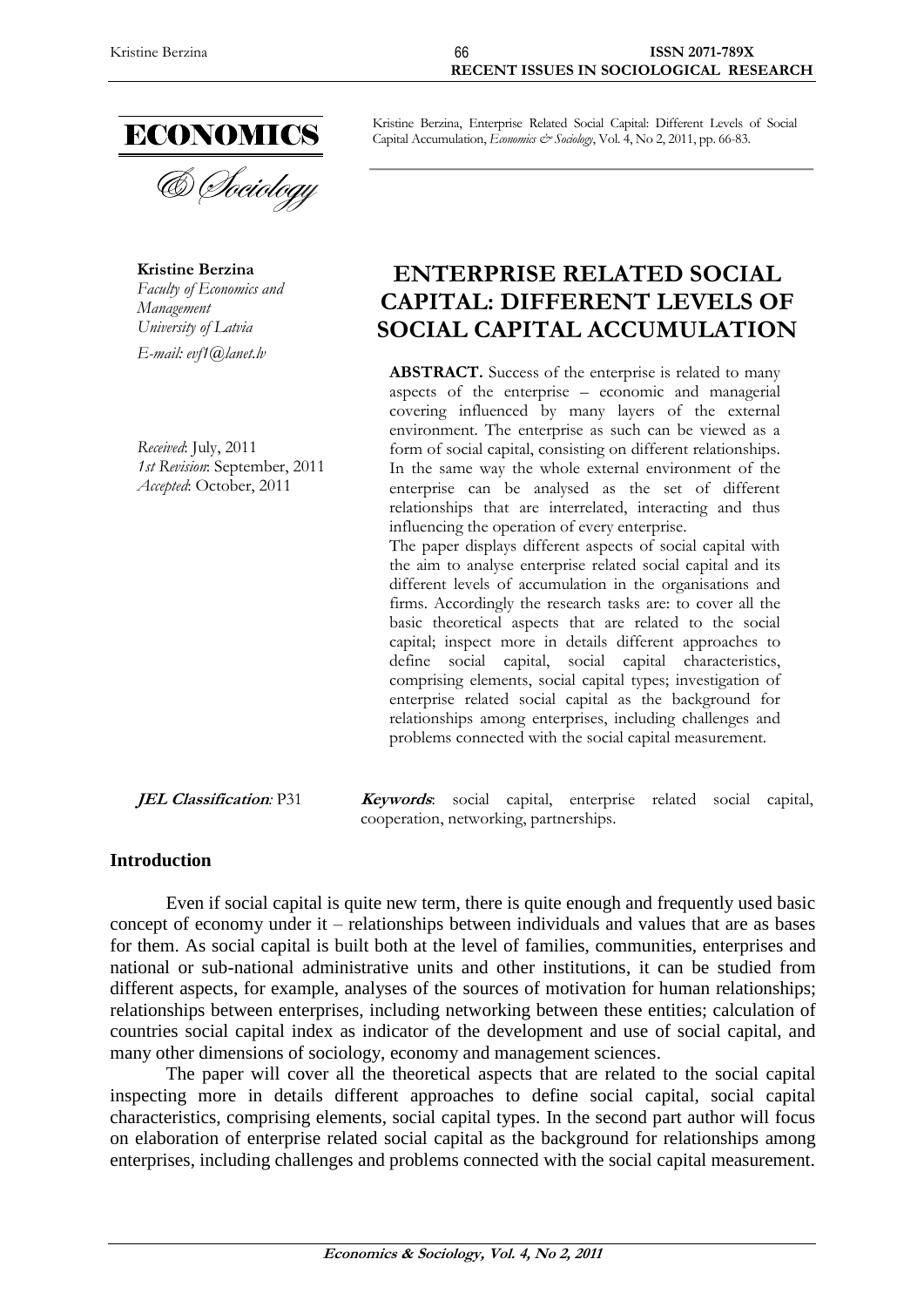| Kristine Berzina | -67 | <b>ISSN 2071-789X</b>                  |
|------------------|-----|----------------------------------------|
|                  |     | RECENT ISSUES IN SOCIOLOGICAL RESEARCH |

## **1. Social capital and the different approaches to define it**

Social capital as we use this term nowadays is only couple decades old as a concept in the discipline of economics, but, as it has been stated by many current scientists, the nature of this phenomena that are today referred to a social capital has been described by a list of scientists already in the previous centuries, as for example by Marshall, Schumpeter, Adam Smith, only in the form of other terminology.

Even thou, that there is little interest in the study of social capital and networks shown by the economists, social capital is discussed from different social science aspects. Studying the development of the modern usage of the term social capital during the last century, the first ones that need to be mentioned are L.H. Hanifan and G.Lourythe, continuing with such prominent and most cited scientists as sociologist Jane Jacobs in the 1960's, Pierre Bourdieu in 1980's, and in 1990's the term social capital was extensively popularised by James Coleman and Robert Putnam. By the mid 1990-s and till now, social capital had become a much more familiar term than it had been just a few decades previously.

Generally there is no single definition of social capital. The OECD report on human and social capital (OECD report "The Well-being of Nations...", 2001, p. 118) states at lest four broad categories of approaches to the social capital concept:

- 1. The anthropological approach states that the roots of social capital are in human nature as humans have natural instincts for association.
- 2. In the sociological approach authors analyse social norms and the sources of human motivation, emphasising features of social organisation such as trust, norms of reciprocity and networking of civic engagement.
- 3. The political science literature emphasises the role of institutions, political and social norms in shaping human behaviour.
- 4. The economic literature draws on the assumption that people will maximise their personal utility, deciding to intact with others and draw on social capital resources to conduct various types of group activities. The focus in this approach is on the investment strategies of individuals faced with alternatives for use of time.

Despite the fact that capital is traditional economic concept, the concept of social capital has come into being and has been further developed primarily in the subjects of sociology and political science. While there has been a great deal of scepticism towards using the concept of capital for social capital among certain prominent representatives of the discipline of economics (Westlund, 2003), generally social capital concept is incorporated in to economic concept terminology.

Additionally to the four previously mentioned, there could be added more recently established so called business administration or entrepreneurial point of view (Wikpedia Encyclopedia; Steven N. Durlauf, 2002):

5. Entrepreneurial approach refers to investment in social relations with expected returns in the marketplace and analyses set of informal values or norms shared among members of a group that permits them to cooperate with each other.

Presently social capital as multidisciplinary subject is studied from point of view by variety of social science subjects (Sokratis M. Koniordos, 2005, p. 4), studying socioeconomic developments by Trigilla, modernisation by Inglehart, measure of social capital by Onyx and Bullen, comparative studies by Debertin, Foley and Edwards, Davies and Healy, international studies by Narayan and Cassidy, cultural specifity by Tsujinaka, Robinson and in general the interdisciplinary aspects of social capital – Bertolini and Bravo, Castle, Monah and Monah, Healy, Fukuyama, and others.

After the examination of different dimensions from which the social capital can be studied, author will list the most cited definitions of social capital, once more emphasising,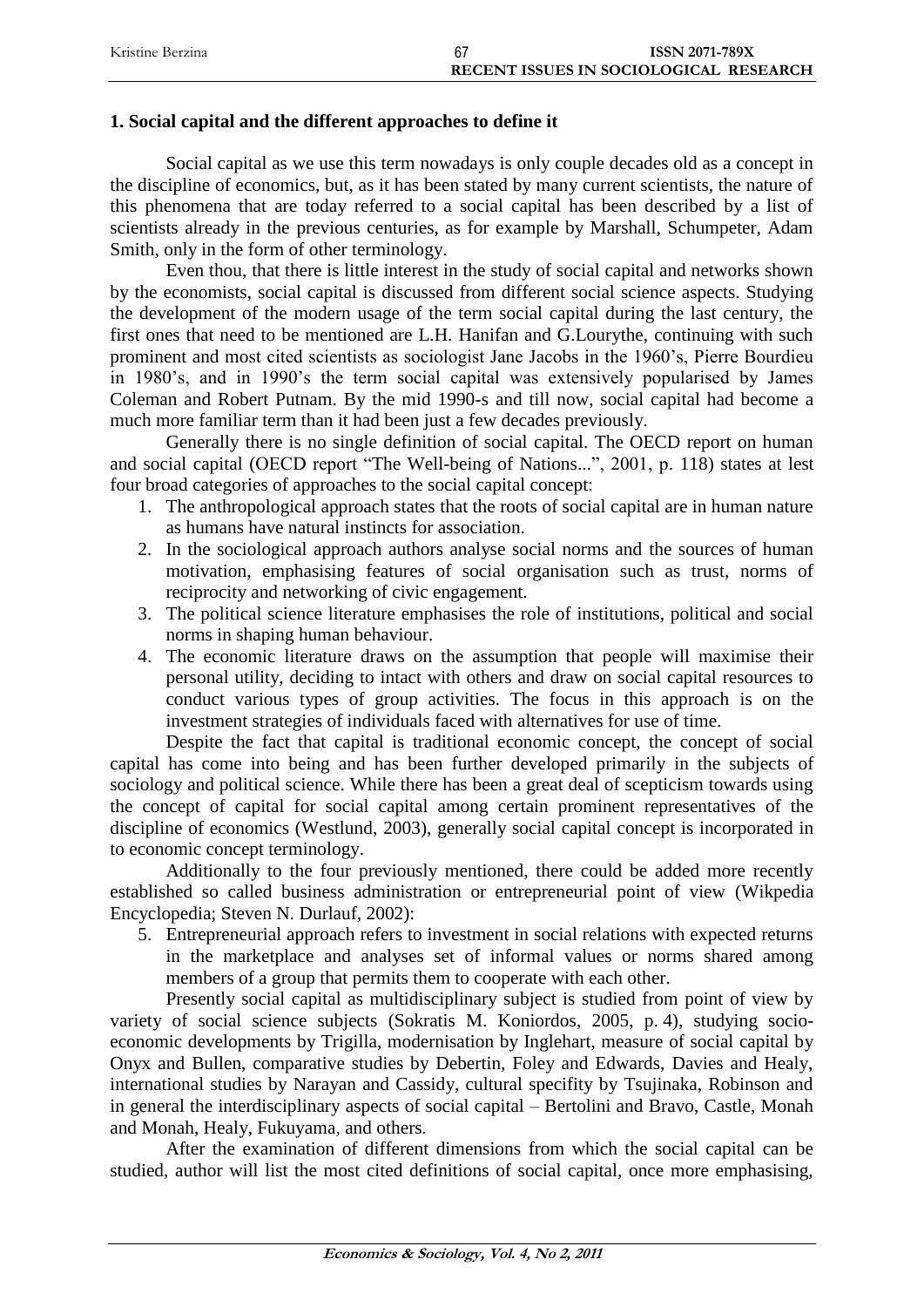| Kristine Berzina | 68 | <b>ISSN 2071-789X</b>                  |
|------------------|----|----------------------------------------|
|                  |    | RECENT ISSUES IN SOCIOLOGICAL RESEARCH |

that there is no single definition of this phenomena, because even among the first main social capital investigators there is a great difference in social capital definitions. Hanifan, for example, was emphasizing the informal and comforting social norms of every day life, Bourdieu – material benefits to individuals of their social networks, Putnam – norms and networks.

The list of definitions will include the classical social capital scientists as well as enterprise related social capital definitions.

Already abovementioned social capital researcher Pierre Bourdieu is often quoting in defining social capital as the resources that result from social structure: "social capital is the sum of the resources, actual or virtual, that accrue to an individual or group by virtue of possessing a durable network of more or less institutionalised relationships of mutual acquaintance and recognition, or in other words, to membership in a group, which provides each of its members with the backing of the collectively-owned capital, a "credential" which entitles them to credit, in the various senses of the word" (Bordieu, 1983, pp. 183-198; Lin, Cook, Burt, 2001).

Coleman, another often-cited author, defines social capital as a function of social structure producing advantage "social capital is defined by its function. It is not a single entity but a variety of different entities having two characteristics in common: They all consist of some aspect of a social structure, and they facilitate certain actions of individuals who are within the structure. Like other forms of capital, social capital is productive, making possible the achievement of certain ends that would not be attainable in its absence" (Lin, Cook, Burt, 2001).

The author of the wide spread book "Bowling Alone: The Collapse and Revival of American Community" Robert D. Putnam included in his book already a huge list of data for analyses of social capital development in USA. He describes social capital as "collective value of social networks and the inclinations that arise from these networks to do things for each other" (web page of Robert D. Putnam "bowling Alone"; Wikpedia Encyclopaedia).

From the representative organisations, author will include definition of social capital by OECD, that was published in the report "The Well-being of Nations: The Role of Human and Social Capital", where social capital is characterised as: "networks together with shared norms, values and understandings that facilitate cooperation within or among groups" (OECD report "The Well-being of Nations...", 2001, p. 118).

This OECD definition is at the same time shirt and simple, but includes the basic general idea of social capital.

Francis Fukuyama was not in the above-mentioned list of the top social capital researchers, but his work is enough prominent in economic social capital papers, he describes social capital as: "an instantiated set of informal values or norms shared among members of a group that permits them to cooperate with each other. If member of group come to expect that others will behave reliably and honestly, then they will come to trust one other. Trust acts like a lubricant that makes any group or organization run more efficiently (Durlauf, 2002).

In the further sections of the theses author quite often will quote the ideas of Westlund and Bolton, as they study social capital not only from economic, but also from entrepreneurial perspective: "Space bound social capital as spatially defined norms, values, knowledge, preferences, and other social attributes or qualities that are reflected in human relations. In network forms it may be expressed as meaning qualities, capacity, objectives and quantity of the links in primarily informal spatiality-demarcated social networks" (Westlund, 2003).

Short, clear and again more entrepreneurial approach to social capital by Nan Lin refers to "investment in social relations with expected returns in the marketplace" (Wikpedia Encyclopaedia).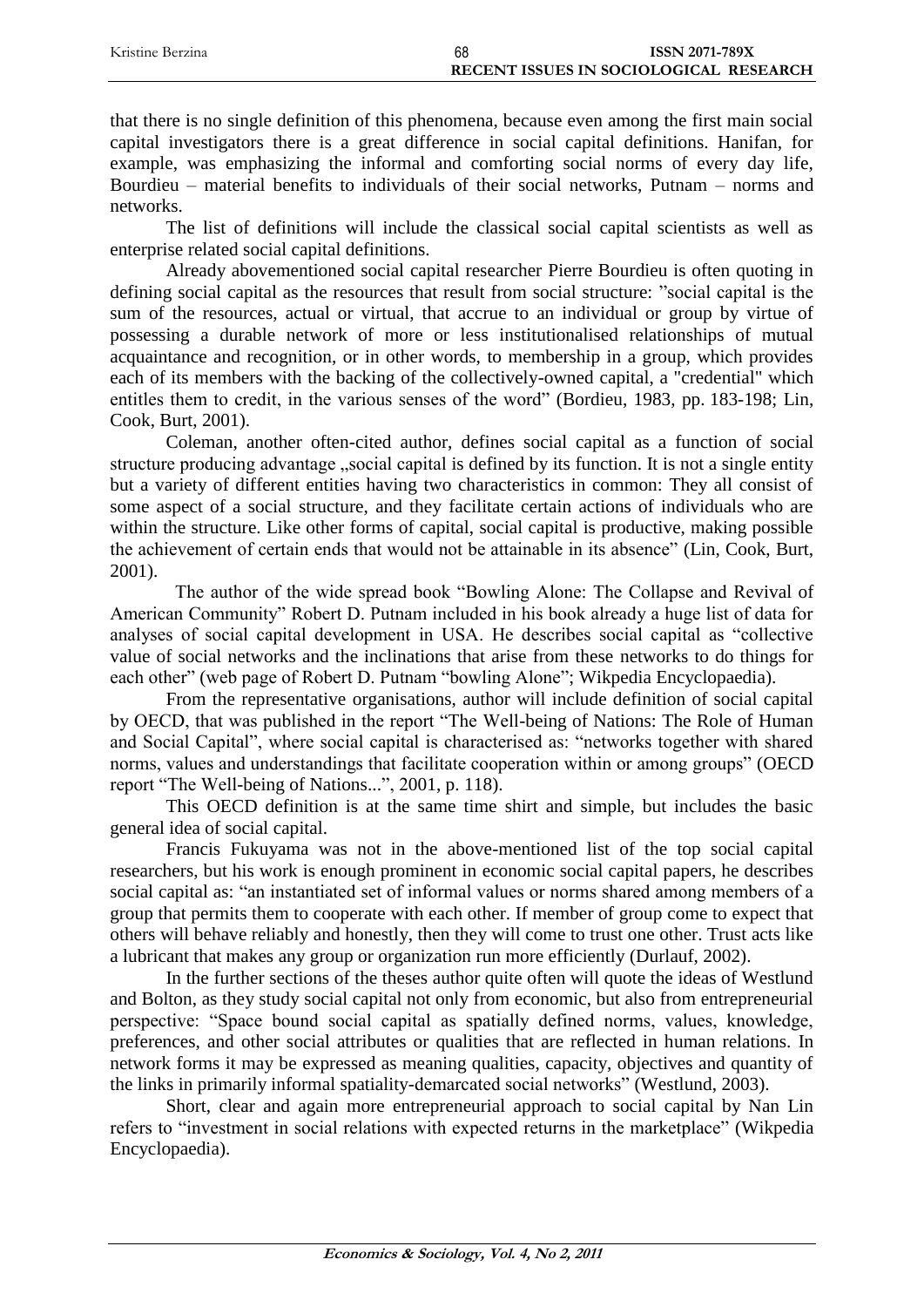| Kristine Berzina | 69                                     | <b>ISSN 2071-789X</b> |
|------------------|----------------------------------------|-----------------------|
|                  | RECENT ISSUES IN SOCIOLOGICAL RESEARCH |                       |

Commenting the wide range of social capital definitions, there is needed to understand the reasons why social capital is studied at so many dimensions and defined from so different perspectives even only in economic science. One of the main reasons for that are the different sources of social capital, it is built at the many levels of society (OECD report "The Wellbeing of Nations...", 2001, p. 118) – starting from the level of families and communities, to the level of enterprises and organisations, national or sub-national administrative units and other institutions.

## **2. Comparison of social capital with other forms of capital**

Even if that some of the scientists are sceptical in use of the word "capital" describing the phenomena of social capital, it is now studied together with other forms of capital taking into account the similarities and differences between social capital and so called classical forms of capital.

More entrepreneurial point of view to the description of different forms of capital is incorporated in next table.

| type of capital       | definition                                                             |
|-----------------------|------------------------------------------------------------------------|
| capital (general use) | any form of material wealth used, or available for use, in the         |
|                       | production of more wealth;                                             |
|                       | the remaining assets of a business or person after all liabilities     |
|                       | have been deducted, net worth                                          |
| financial capital     | money and paper assets; does not directly produce goods and            |
|                       | services, but can be used to purchase factors of production which      |
|                       | can produce goods and services                                         |
| physical capital      | stock of produced goods that contribute to the production of other     |
|                       | goods and services                                                     |
| other tangible assets | factors of production that nature supplies, for example land           |
| human capital         | stock of enterprise accumulated by a worker – knowing how to do        |
|                       | something; it is valued for its income earning in the future           |
| social capital        | social networks and the norms and sanctions that govern their          |
|                       | character; it is valued for its potential to facilitate individual and |
|                       | community action, especially through the solution of collective        |
|                       | problems                                                               |

Table 1. Forms of capital (Halpern, 2005, p. 4)

Characterising the differences between social and human capital, it can be qualified that human capital is a feature of people; but social capital is the feature of the relations among people. Human capital refers to the investment in and of people in terms of the economy, but social capital is incorporated in the resources that are invested to reproduce people.

The table with main groups of social capital aspects is included for further analyses that enable see similarities and differences between social capital and other forms of capital including such characteristics as productivity, vintages, accumulation and maintenance, rights of possession versus public goods, complexity and levels of aggregation.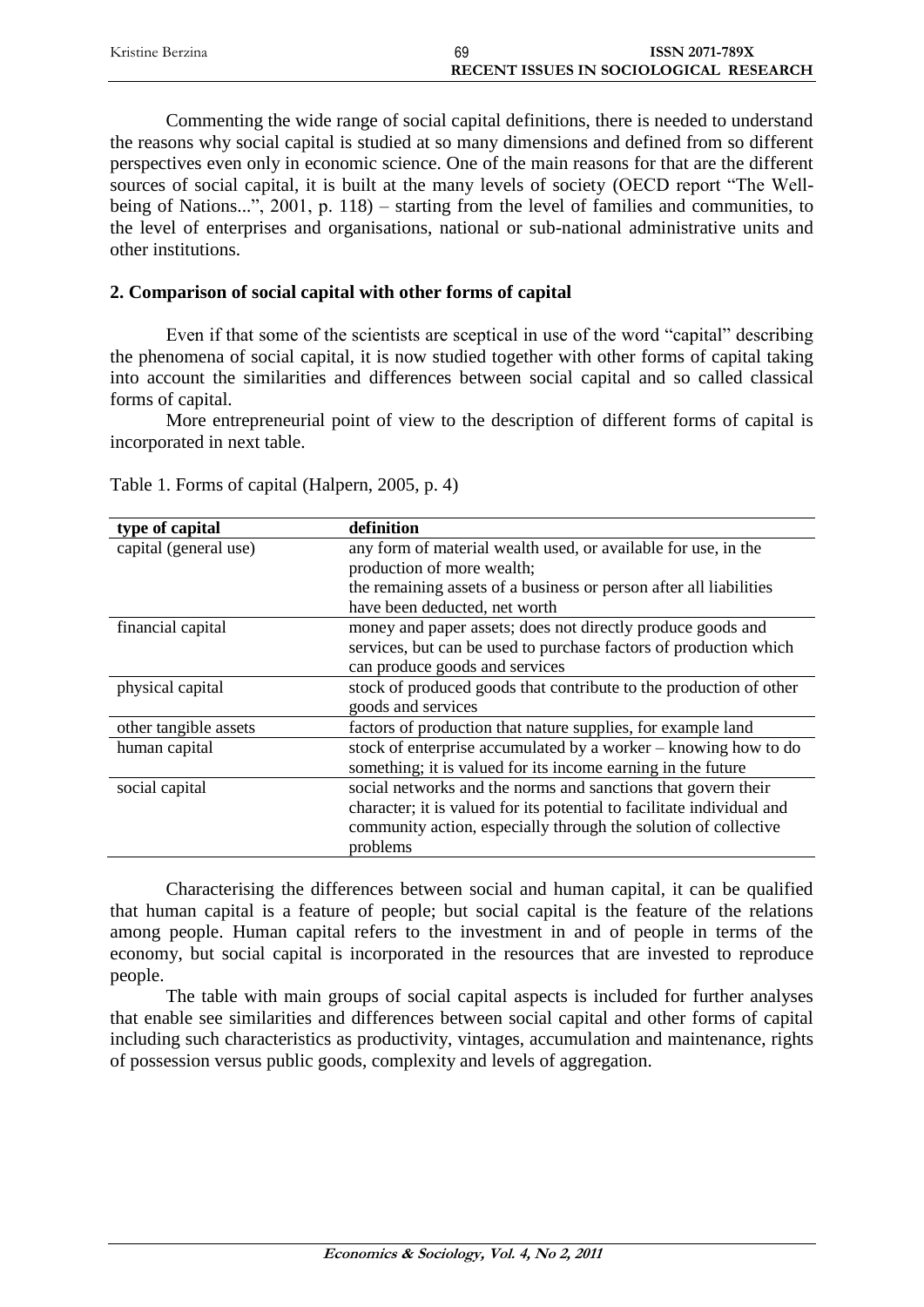| Kristine Berzina | 70 | <b>ISSN 2071-789X</b>                  |
|------------------|----|----------------------------------------|
|                  |    | RECENT ISSUES IN SOCIOLOGICAL RESEARCH |

|                                                    | Similarities with other forms of<br>capital                                                                                                                                      | Dissimilarities with other forms of<br>capital                                                                                                                                                                                |
|----------------------------------------------------|----------------------------------------------------------------------------------------------------------------------------------------------------------------------------------|-------------------------------------------------------------------------------------------------------------------------------------------------------------------------------------------------------------------------------|
| Productivity                                       | Social capital are sunk costs that might<br>become obsolete                                                                                                                      |                                                                                                                                                                                                                               |
|                                                    | From the society's perspective, social<br>capital can be put to good or bad uses                                                                                                 | Social capital is not neutral with regard to<br>society's interests, it expresses interests<br>of actors, good or bad from society's<br>perspective.                                                                          |
| <b>Vintages</b>                                    | Social capital consists of vintages                                                                                                                                              | The vintages of social capital are more<br>comparable to a port wine than to other<br>capital forms. The composition of<br>vintages is decisive. There is no simple<br>correlation between age and decreasing<br>productivity |
| <b>Accumulation</b><br>and<br>maintenance          | Social capital is worn out if it is not<br>maintained                                                                                                                            | Social capital is a product of both<br>intentional investments and an<br>unintended by-product of other activities                                                                                                            |
|                                                    | Social capital is a result of past<br>activities                                                                                                                                 | Accumulation of social capital does not<br>necessarily need deliberate sacrifices for<br>future benefits                                                                                                                      |
|                                                    |                                                                                                                                                                                  | Social capital is harder to construct<br>through external interventions                                                                                                                                                       |
| <b>Rights of</b><br>possession vs.<br>public goods | Social capital is not genuinely public,<br>since access to it demands connection<br>to a network and/or certain skills. The<br>network/club may exclude outsiders<br>from access | Social capital can not be individually<br>possessed. Social capital resembles a club<br>good.                                                                                                                                 |
| <b>Complexity</b><br>and levels of<br>aggregation  | Diversified social capital means less<br>vulnerability to economic structural<br>changes                                                                                         | Social capital is the most diversified,<br>least homogeneous form of capital                                                                                                                                                  |
|                                                    |                                                                                                                                                                                  | Aggregating social capital belonging to<br>different levels meets great<br>methodological difficulties                                                                                                                        |

Table 2. A summary of similarities and dissimilarities between social capital and the other capital forms, concerning productivity, vintages, accumulation, possession and complexity<sup>1</sup>

Unlike the economic capital, social capital functions purely symbolically and immaterially. Significant characteristic of social capital is that it does not decrease by use, but by non-use, thus slogan for social capital would be "use it or lose it".

Many social capital scientists, such as Bourdieu, Coleman, Johannisson, Westlung and Nilson, express the opinion that the various forms of capital: financial capital, real capital, human capital and social capital, are related and partly exchangeable. An investment in social capital – in the context of trust – can, for example, replace or increase access to financial capital.

There are certain interrelations between the different forms of capital – all the different types of capital can be derived from economic capital. That is possible only at the cost of an effort of transformation, for example, there are some goods and services to which economic capital gives immediate access, without secondary costs; and others including many tourism services can be obtained only by virtue of a social capital of relationships. Financial capital is

 $\overline{a}$ 

<sup>&</sup>lt;sup>1</sup> figure is based on study of Hans Westlund, Elin Nilsson "Measuring enterprises' investments in social capital – a pilot study"43rd Congress of the European Science Association, Jyvaskyla, Finland, 2003.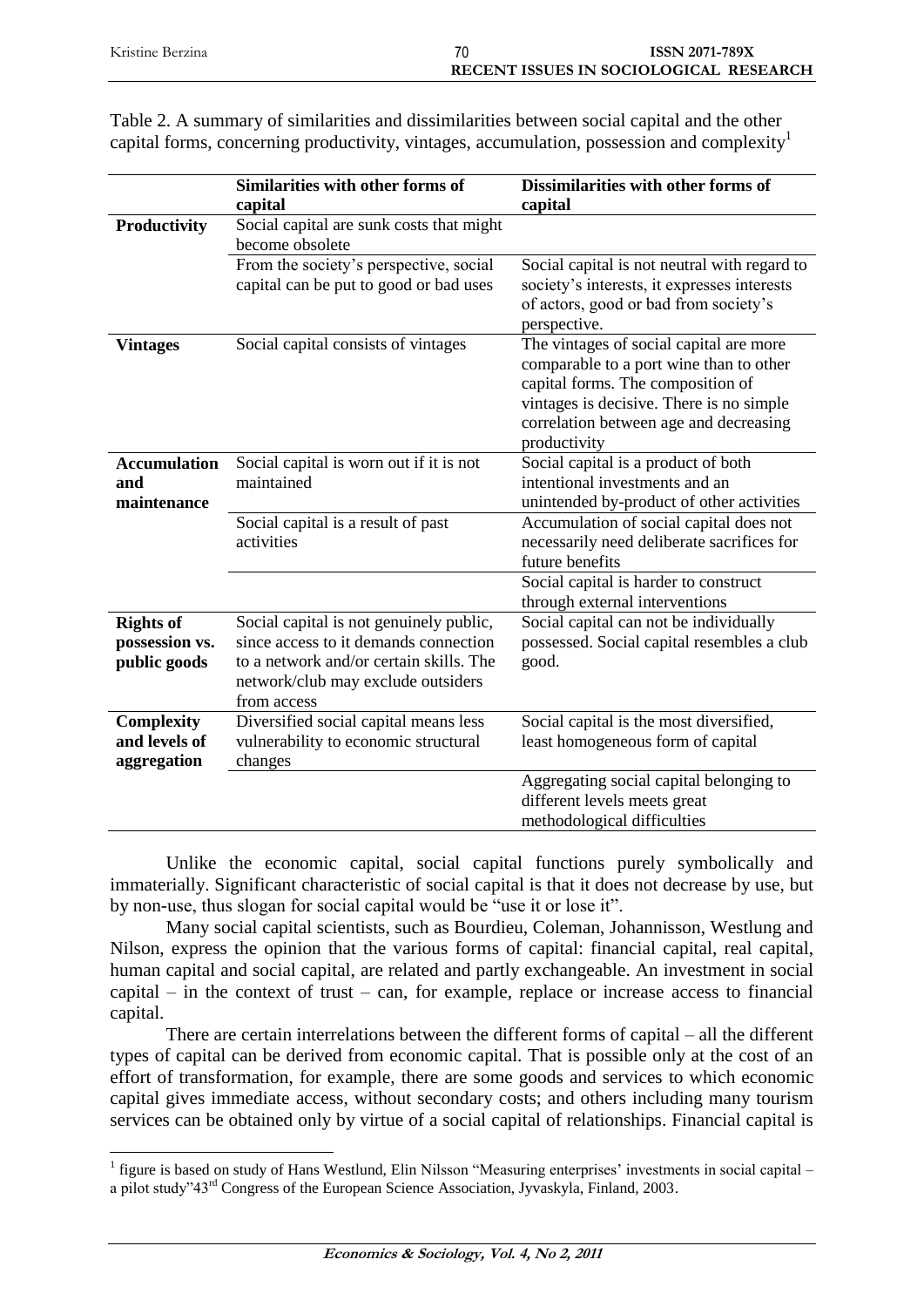| Kristine Berzina | <b>ISSN 2071-789X</b>                  |  |
|------------------|----------------------------------------|--|
|                  | RECENT ISSUES IN SOCIOLOGICAL RESEARCH |  |

at the root of all the other types of capital and these transformed forms of financial capital produce their most specific effects only to the extent that they conceal the fact that economic capital is at their root of their effects. So every type of capital can be transformed into financial capital thus having a specific efficiency.

The basic forms of capital are related to each other as entrepreneurs turn financial into social capital by investing in the design of obligations and expectations, responsibility and authority, and norms and sanctions among people within the organization in order to achieve effectiveness and efficiency.

Additionally to the previously described forms of capital, Bourdieu states another form – cultural capital – "capital can present itself in three fundamental guises: as economic capital, which is immediately and directly convertible into money and may be institutionalized in the forms of property rights; as cultural capital, which is convertible, on certain conditions, into economic capital and may be institutionalized in the forms of educational qualifications; and as social capital, made up of social obligations, connections, which is convertible, in certain conditions, into economic capital and may be institutionalized in the forms of a title of nobility" (Bordieu, 1983, pp. 183-198).

Concluding from previous there is a need to emphasize that social capital is one of the forms of capital together with financial, physical, human and social, all these forms of capital are related to each other and can be exchanged. Economic capital alone does not necessarily guarantee success, only in connection with other forms of capital, cultural and social, can boost the successful application of economic capital.

As stated in social capital studies in Easter Europe (Koniordos, 2005, p. 189-278) the economic capital plays a much smaller role in transition economies (even thou that it is still very important) than for example in Western Europe, but the role of social capital reaches the foreground position.

# **3. Components of social capital**

Summarising the more or less similar approaches to the description of the components of social capital, author proposes three basic groups of components of social capital:

- cooperation, networks and networking;
- values, trust, norms, expectancies;
- rewards and sanctions.

The first component is network that consists of relationships among its different members and can be characterised by its density and closure.

Second group – social norms include rules, values and expectancies that characterise the members of the network. Many of these rules are unwritten. Some of these norms have behavioural component, requiring people to do certain things; and others are affective, concerning how we feel about the network group, etc. Trust is based on peoples sharing a personal identity and values. It means that people hold common values including a common concept of moral obligations, common norms, which can develop in long-standing relationship based on trust.

Third social capital component group rewards and sanctions comprise not only formal, but also informal rewards and sanctions, accenting that informal ones are quite effective in maintaining social norms.

Fundamentally all these three groups of components of social capital – networks, norms and sanctions – can have two aspects:

- formal aspect explicit and institutionally codified,
- informal aspect that is implicit and tactic.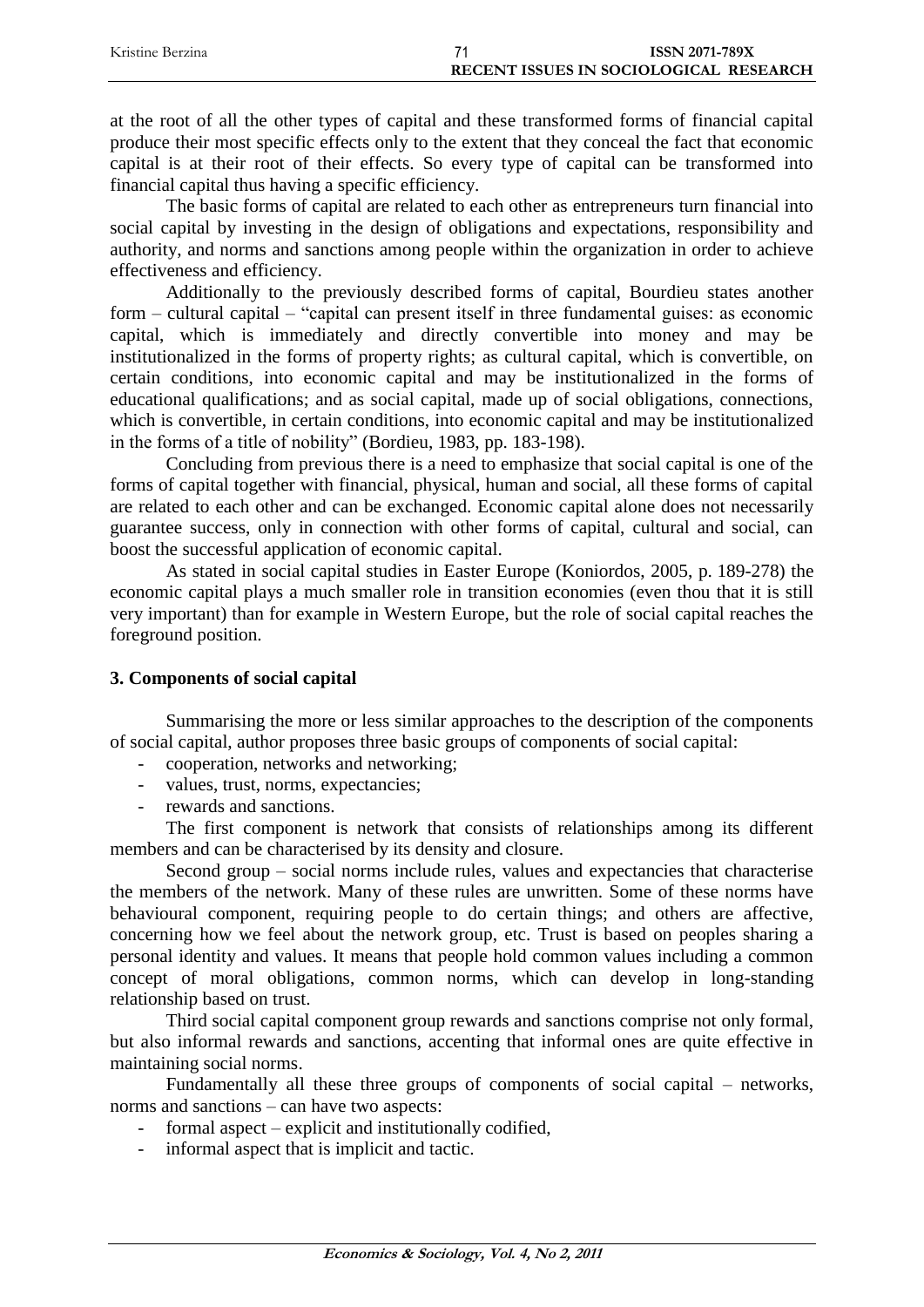| Kristine Berzina | ᢇ                                      | <b>ISSN 2071-789X</b> |
|------------------|----------------------------------------|-----------------------|
|                  | RECENT ISSUES IN SOCIOLOGICAL RESEARCH |                       |

In order to highlight the importance of trust in the enterprise relations, author will include a classical example described by Coleman (Coleman, 1998, p. 95-120) on the characteristics and benefits of social capital in the New York diamond whole sale market. These diamond merchants during their leisure use no security measures when hand over these fairly expensive bags of diamonds to their colleagues for the diamond examination. In that way instead of expensive insurances and time-consuming formal agreements these diamond wholesalers rely on this informal network of merchants. Such network can work only when trustworthiness is among the partners.

Using the Coleman example of the New York diamond wholesalers networks each of there components Halpern (Halpern, 2005, p. 12) characterises in following way;

- network; network members are the dealers that provide access to diamonds and deals,
- norms; rules and understandings are characterised by trustworthy exchange, without payment, of uncut diamonds for examination,
- sanctions; rewards and punishments for complying with or breaking network norms include approval, disapproval and exclusion from the list of members.

More in details author will describe social capital component trust as it is one of the crucial components of social capital.

The concept of trust extends beyond economics and sociology to philosophical and political fields. Trust can be characterised as a confidence of goodwill of others that highly influences creation and maintenance of interaction between individuals and institutions, trust is the willingness of one party to relate with another in the belief that the other's actions will be beneficial rather than detrimental to the first party even thou this can not be guaranteed.

There are different kinds of trust (Van de Ven, 2004) – like simple or naïve trust, the blind trust when everything is taken for granted, and an authentic or basic trust that does not excludes distrust, but accepts it and overcomes. Trust even can be calculative (Child, Faulkner, 1998, p. 48) involving expectations about other party that are based on the calculations of benefits of certain actions to either the trustor or trustee. Calculative trust depends on availability of relevant information and is influenced by existence and dominance of rewards and/or sanctions.

There are many reasons that state the importance of trust for enterprises. These reasons can be sorted in three basic groups – social, empirical and theoretical reasons (Van de Ven, 2004). Socially trust can be described as glue that bonds together interpersonal and interorganisational relationships with the confidence in the goodwill of others when you are vulnerable. Empirically direct benefits for organisations are the increase in flexibility, open communication, creative conflict management, negotiation processes, learning and knowledge sharing, satisfaction and performance; and many other indirect benefits such as positive interpretations of another's behaviour, and commitment. Theoretically trust is considered as principle of organisation that has its influence when whenever actors are simultaneously dependent or vulnerable to actions and decisions of others, trust has a power to be as conjunction for other organisational principles.

In general all the classical social capital authors do emphasize the importance of trust, like for example, Coleman stresses the importance of relationships that enable individuals to trust each other, Putnam (Koniordos, 2005, p. 74) underlines that it is the trust on the individual level that enables the organisations, institutions and enterprises to work well. Nowadays the concept of trust as part of the social capital has received relatively much attention in a variety of study fields.

The term trust in social capital studies has gained a very particular comparison or image – it is described as glue or lubricant. So trust in its particular sense can be seen as bonding element for network members or as glue in the relationship bonds or lubricant of the relationships.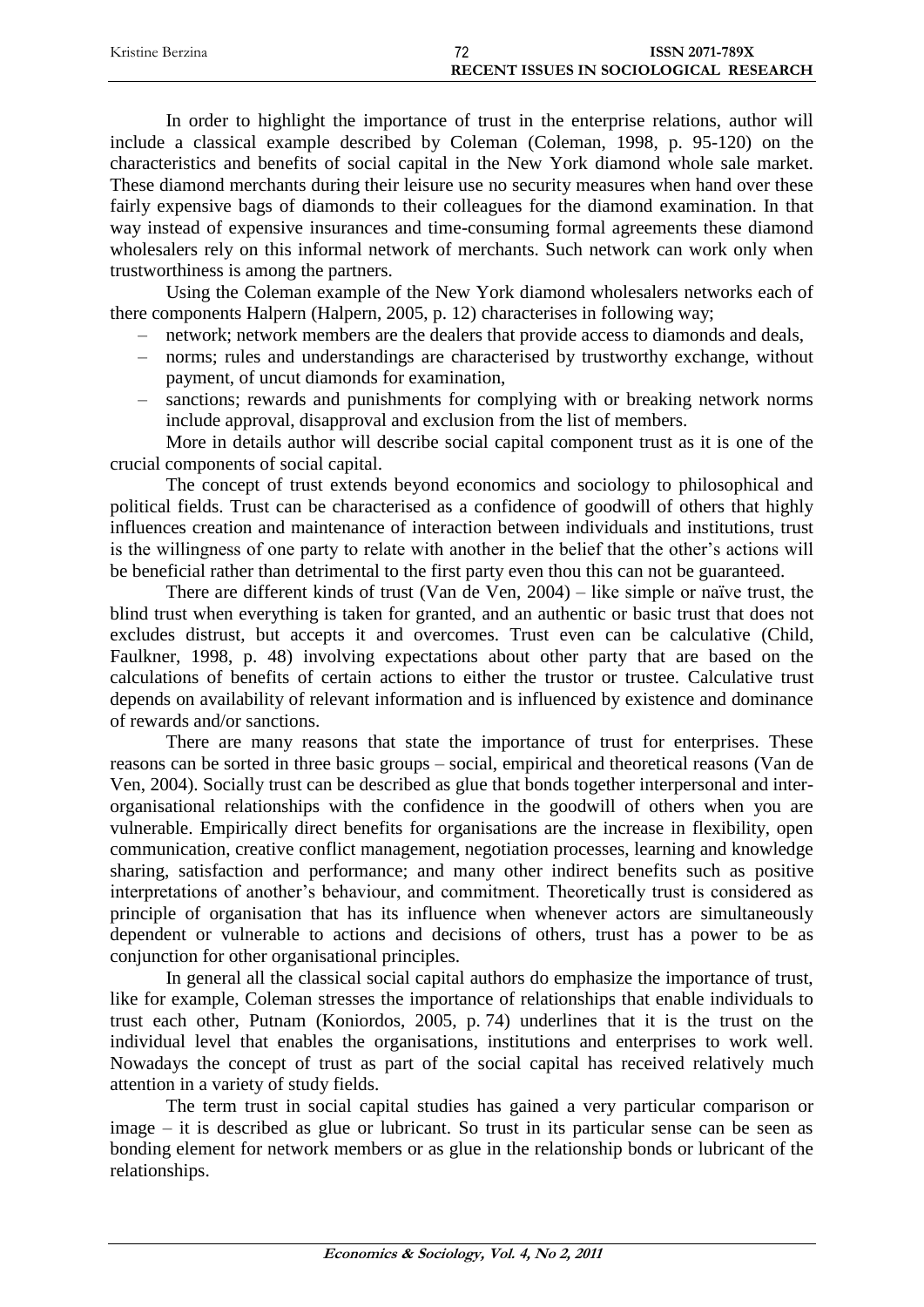| Kristine Berzina | - - | <b>ISSN 2071-789X</b>                  |  |
|------------------|-----|----------------------------------------|--|
|                  |     | RECENT ISSUES IN SOCIOLOGICAL RESEARCH |  |

On enterprise level trust serves as lubricant for economic transactions (Koniordos, 2005, p. 76) and thus creates the basis for economic development. Trust improves the efficiency by facilitating coordinated actions.

At the intra-organisational level, trust is associated with positive experiences and expectations of the networks members, and usually reduces the perceived risks (Todeva, Knoke, 2002) in undertaking future transactions.

At the inter-organisational level trust provides bases for one enterprise to achieve some degree of social control over another's behaviour under conditions of high uncertainty. To the extent that trust substitutes for more formal control mechanisms, such as written contracts, a formal network can reduce or avoid paying several types of transaction costs, such us searching for information about potential partners and monitoring to ensure that each party meets its obligations. There are two perspectives regarding inter-organisational trust (Todeva, Knoke, 2002) differing in their relative emphases on the predominance of objective and subjective elements in the relationships. A business-risk view stresses that partners' trust is based on confidence in the predictability of their expectations, which are hedged by such formal contractual means as insurance against violations. An alternative psychological conceptualisation emphasises trust as confidence in another's goodwill, of faith in the partner's moral integrity. The social psychological explanation of trust is rooted in basic social exchange principles, including conformity to such norms as reciprocity, commitment, forbearance, cooperation, and obligations to repay debts.

It is claimed that there is causal link between a high degree of trust and enhancement of socio-economic development (Koniordos, 2005, p. 4).

According to World Value survey the level of trust in Latvia is about 25% (part of population answering that people could generally be trusted) (World Value Survey, 1995), which is more or less average for transition countries, having the lowest level in Macedonia – about 8% and highest level of trust in Ukraine – 31%. The reliance level (rely a lot) on family is 68%, and on friends – 24%, which are above the average number for similar countries, but quite high is the average trust level (rather rely) – additional 26% for families, and additional 57% for friends. The trust in companies in Latvia is about 2,6 as a mean on a scale of 1(low confidence) and to 4 (high confidence) (Koniordos, 2005, p. 259-261).

## **4. Social capital subdivisions**

There are many possible divisions of social capital taking into account its different aspects – actors involved, relationships and ties among actors, etc.

One of the most frequently used classification originally coming from Gittel and Vidal is based on the characteristics of relationships thus forming two groups of social capital:

- bridging social capital;
- bonding social capital.

Another division is quite similar to the above mentioned by defining ties of network members – mainly two extremes:

- week ties:
- strong ties.

Weak ties are extremely useful in terms of getting information and opportunities. Strong ties provide a more intense, multi-stranded form of support. The social capital studies are quite often stressing the so called "strength of the weak ties".

Most individuals have very few strong ties, but instead having a bunch of so called weak ties, the only issue is that these weak ties are more difficult to manage (Kim, Aldrich, 2005, p. 1) than the strong ties both from the personal as well as entrepreneurial point of view.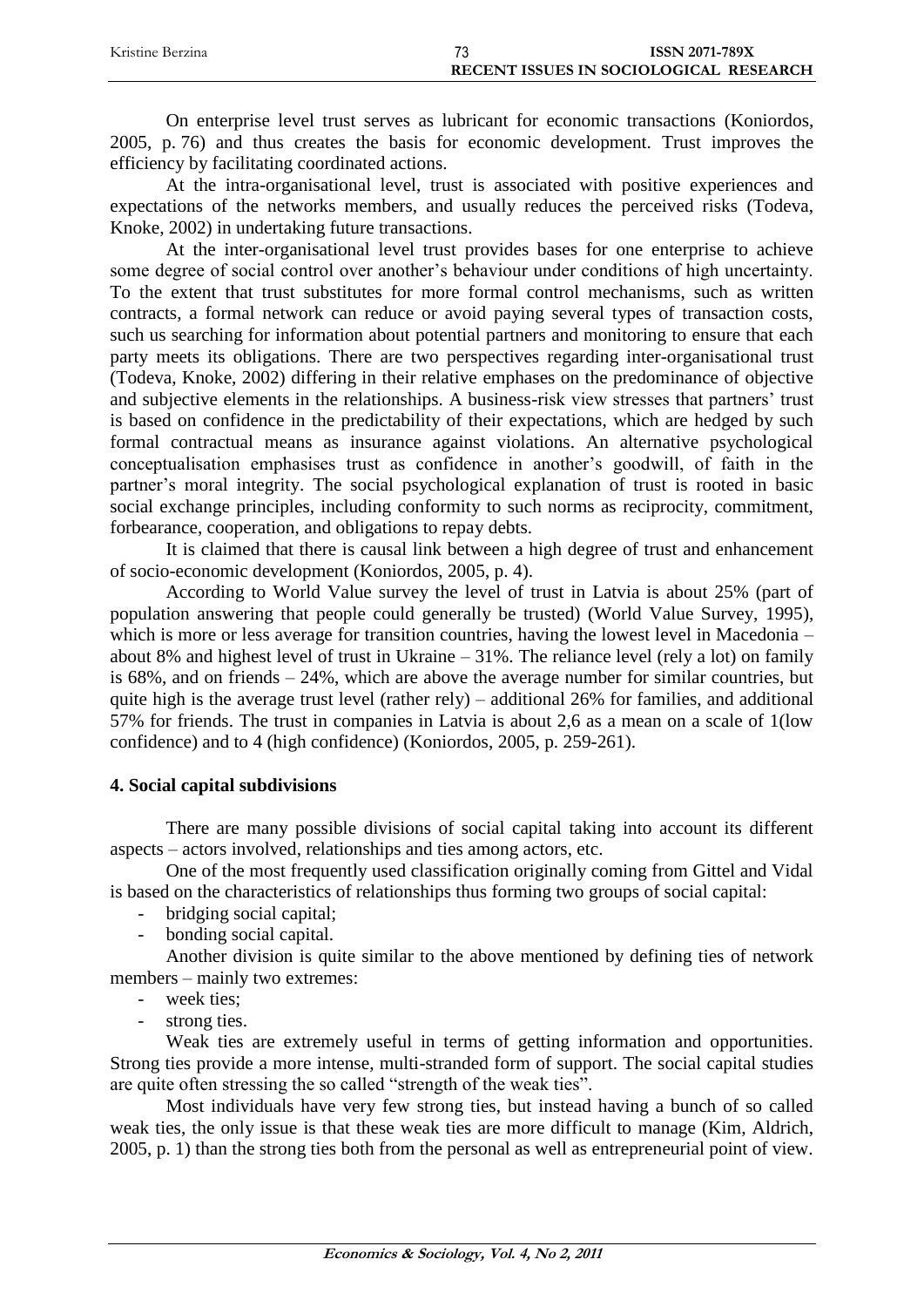| Kristine Berzina | <b>ISSN 2071-789X</b>                  |
|------------------|----------------------------------------|
|                  | RECENT ISSUES IN SOCIOLOGICAL RESEARCH |

Cultivating and maintaining valuable relationships through one's social network requires skills that can not be generated by habitual social behaviour.

As social capital is built both at the level of families, communities, enterprises and national or sub-national administrative units and other institutions, another division based on the domain of social capital can be following:

- micro level concept of social capital;
- macro level concept of social capital;
- multi level concept of social capital.

The analyses of social capital from the point of view of enterprises lies in between micro level and macro level, displaying different levels of social capital accumulation on different environments of the enterprise that will be analysed in the next chapters.

## **5. Enterprise related social capital**

In this section the main focus on social capital analyses will be from entrepreneurial point of view, where the main actors are firms – enterprises with their investments in social capital.

Studies of business networks, norms and values that are mainly in the discipline of business administration have generally not been associated with the theories of social capital (Westlund, 2003) therefore main articles on social capital are of economy scientists and only few, including Westlund, Nilsson, analyse social capital emphasising use social capital from enterprise point of view. Some of the scientists describing enterprise related social capital use other terms, for example Johannisson uses the term relational capital or corporate social capital describing the core of enterprise-related social capital and its components.

There are three different parts involved in the enterprise related social capital (Johnson, Scholes, Whittington, 2005, p. 64) – first of all enterprises themselves and their organisations, and secondly as external influence – political governed sector and civil society and its organisation, that interacting with each other can create and maintain social capital.

Accordingly to the listed characteristics of social capital on enterprise level, following enterprise related social capital definition can be stated: "social networks filled norms, values, preferences, etc., within or externally connected to the enterprise" (Westlund, Nilsson, 2003).

Social capital can be accumulated on different levels of enterprise.



Figure 1. Levels of enterprise environments

Taking as a base the levels of enterprise environments that can be seen in *Figure 1*, it is possible to view social capital as set of relationships on each on the enterprise environment levels.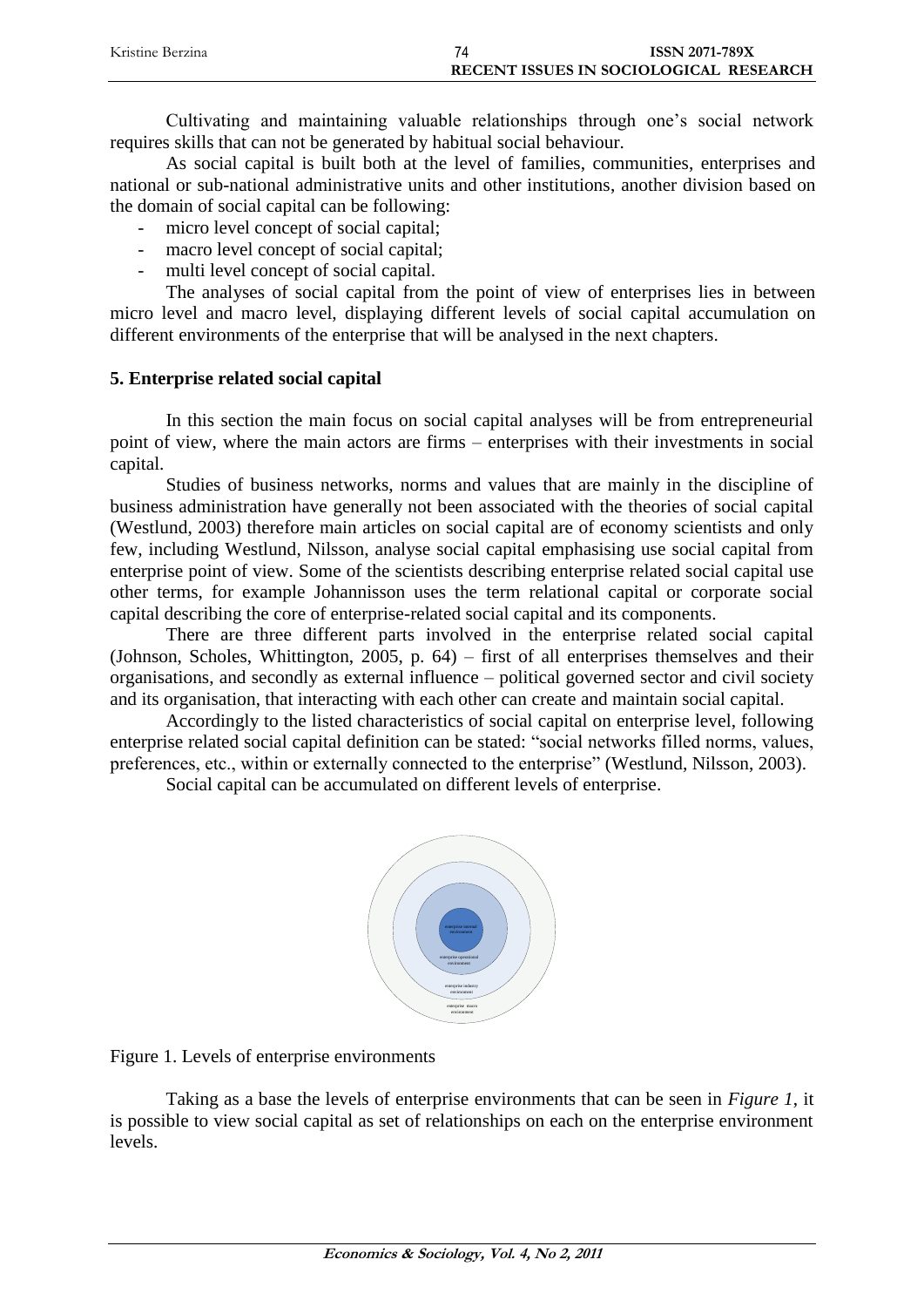| Kristine Berzina | <b>ISSN 2071-789X</b>                  |
|------------------|----------------------------------------|
|                  | RECENT ISSUES IN SOCIOLOGICAL RESEARCH |

The enterprise and its internal environments components is the first group of the enterprise social capital level, the enterprise competitor, market, industry and macro environments are as a sets of external links of the enterprise.



Figure 2. Social capital related to different levels of enterprise environment

Enterprise related social capital can be divided by grouping these relationships of the enterprise by areas of opperation. The two basic groups of enterprise related social capital – social capital that is internal to the enterprise including mainly employee-employer relationships; and external social capital of an enterprise, that is connected with main areas of operation of an enterprise – production and market, as well as the areas of external influences – environment.

| Social capital internal                                                                         | The enterprise's external social capital                                                                  |                                                                     |                               |
|-------------------------------------------------------------------------------------------------|-----------------------------------------------------------------------------------------------------------|---------------------------------------------------------------------|-------------------------------|
| to the enterprise                                                                               | Production-related                                                                                        | Environment-related                                                 | Market-related                |
|                                                                                                 | social capital                                                                                            | social capital                                                      | social capital                |
| Links and relationships<br>within the enterprise<br>filled with attitudes,<br>norms, traditions | Links and relationships<br>to suppliers, products<br>users, partners in<br>cooperation and<br>development | Links and relationships<br>to the local and<br>regional environment | General customer<br>relations |

Table 3. Enterprise related social capital<sup>2</sup>

 $\overline{a}$ 

Enterprise related capital can be a product both from formal interactions as well as informal interactions. The formal interaction sanctioned and regulated by formal decision, is an intentional investment to raise efficiency of an enterprise. But these clearly stated and clearly visible interactions are not the exclusive ones. The informal interactions can influence enterprise having different aims, including maximisation of the utility. On a large scale these formal aspects of enterprise related social capital can have informal elements included.

<sup>&</sup>lt;sup>2</sup> adapted from Hans Westlund, Elin Nilsson "Measuring enterprises' investments in social capital – a pilot study"43rd Congress of the European Science Assocation, Jyvaskyla, Finland, 2003.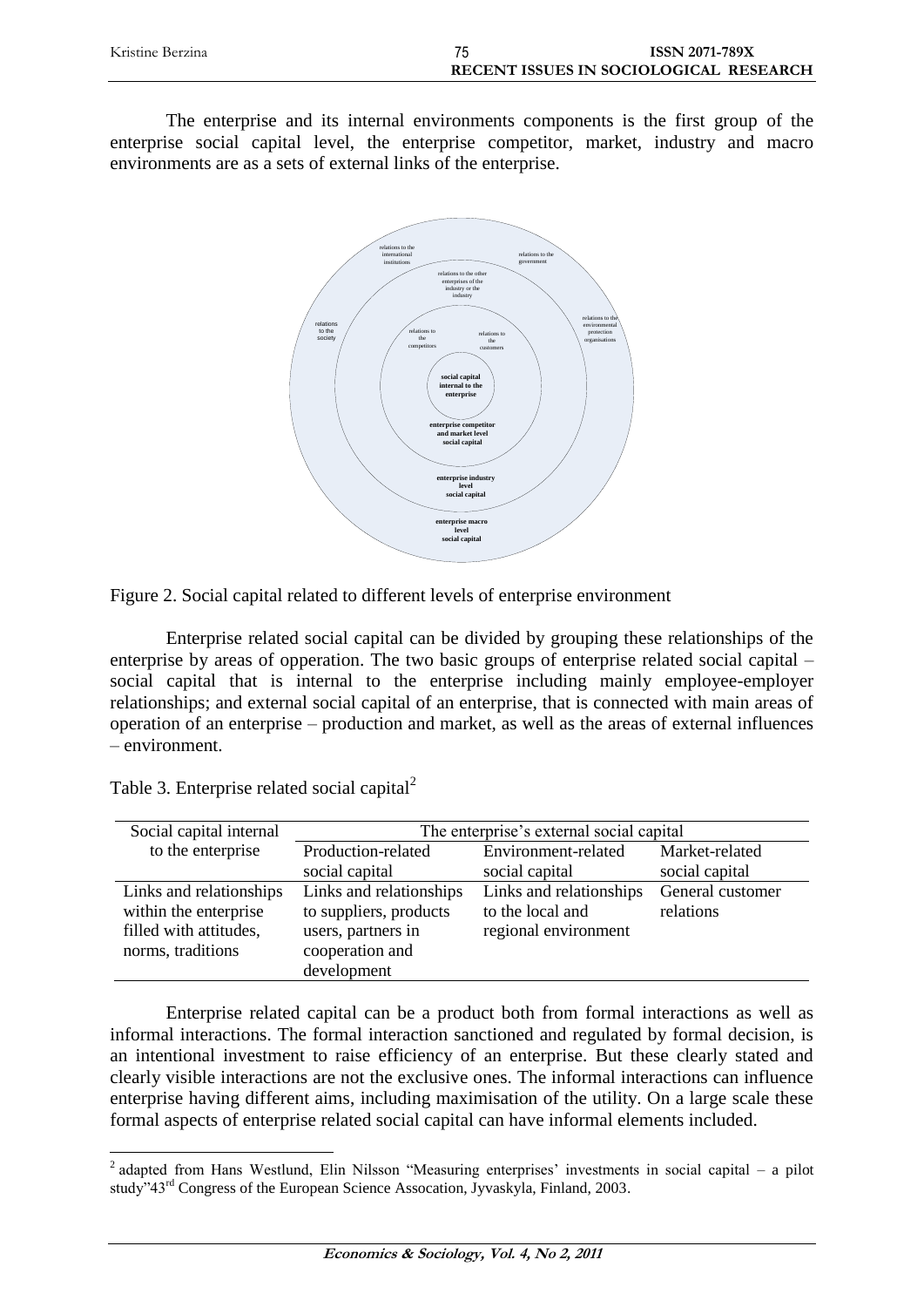| Kristine Berzina | 76                                     | <b>ISSN 2071-789X</b> |
|------------------|----------------------------------------|-----------------------|
|                  | RECENT ISSUES IN SOCIOLOGICAL RESEARCH |                       |

From the entrepreneurial approach organizations which learn to socialize knowledge and skills through more effective forms of interaction, networks and norms of trust and cooperation are important sources of social capital (OECD report "The Well-being of Nations...", 2001, p. 118).

Each following subsection will analyse the general division of enterprise related social capital in two groups – internal and external enterprise social capital.

## **6. Enterprise's internal social capital**

Already speaking about the phenomena "enterprise" it can be seen a kind of cooperation network. For example Halpern is describing the basic idea of enterprise (Halpern, 2005, p. 53) stresses that there are major economic advantages for bringing together a group of individuals with complimentary skills into a closely co-ordinated network – enterprise, with shared understandings and mutual commitments that facilitate co-operative action for maximum productivity. The existence of the enterprise means that the individuals inside it can rely on one another to be there when they need each other, to share information, and to perform tasks without elaborate contracts and bargains having to be negotiated for each separate act.

Internal enterprise related social capital relates mainly to following manifestations of links and relationships within the enterprise:

- company spirit,
- teamwork,
- climate for cooperation,
- labour-management partnerships,
- methods for codifying knowledge, product development, conflict resolution, etc.

Enterprise can be viewed as a form of social capital, primarily as bonding (Halpern, 2005, p. 53) social capital.

Thus enterprise is a relatively dense network  $-$  a workforce network, that develops shared norms and objectives corporate culture, an understanding of roles and appropriate behaviour, shared understanding of the company purpose, company products, etc. At the same time the enterprise incorporates sanctions to maintain these norms and internal networks, foe example, peer and management pressure, economic rewards and advancement, formal and informal punishments for underperformance and defection, etc.

Social capital in the workplace appears to be a better predictor of quality of life at work and job satisfaction than are any of the traditional indicators of the characteristics of the worker, the company or the work environment.

## **7. Enterprise's external social capital**

Enterprise related external social capital can be divided both by the levels of the enterprise or in the three groups – production-related social capital, environment-related social capital and market-related social capital.

Thus social capital is connected not only to the enterprise's internal knowledge production, but also to knowledge exchange between enterprises that on short or long term basis have some kind of production related links. Production related enterprise external social capital mainly consists of enterprise links and relationships to suppliers, product users, partners in cooperation and development. Social links between enterprise with its employees and enterprises with which it has production relations, increase the flows of knowledge and information between those enterprises, therefore feedback from the enterprise to its suppliers and to its customers is increased and speeded up because of the acquaintanceship and trust.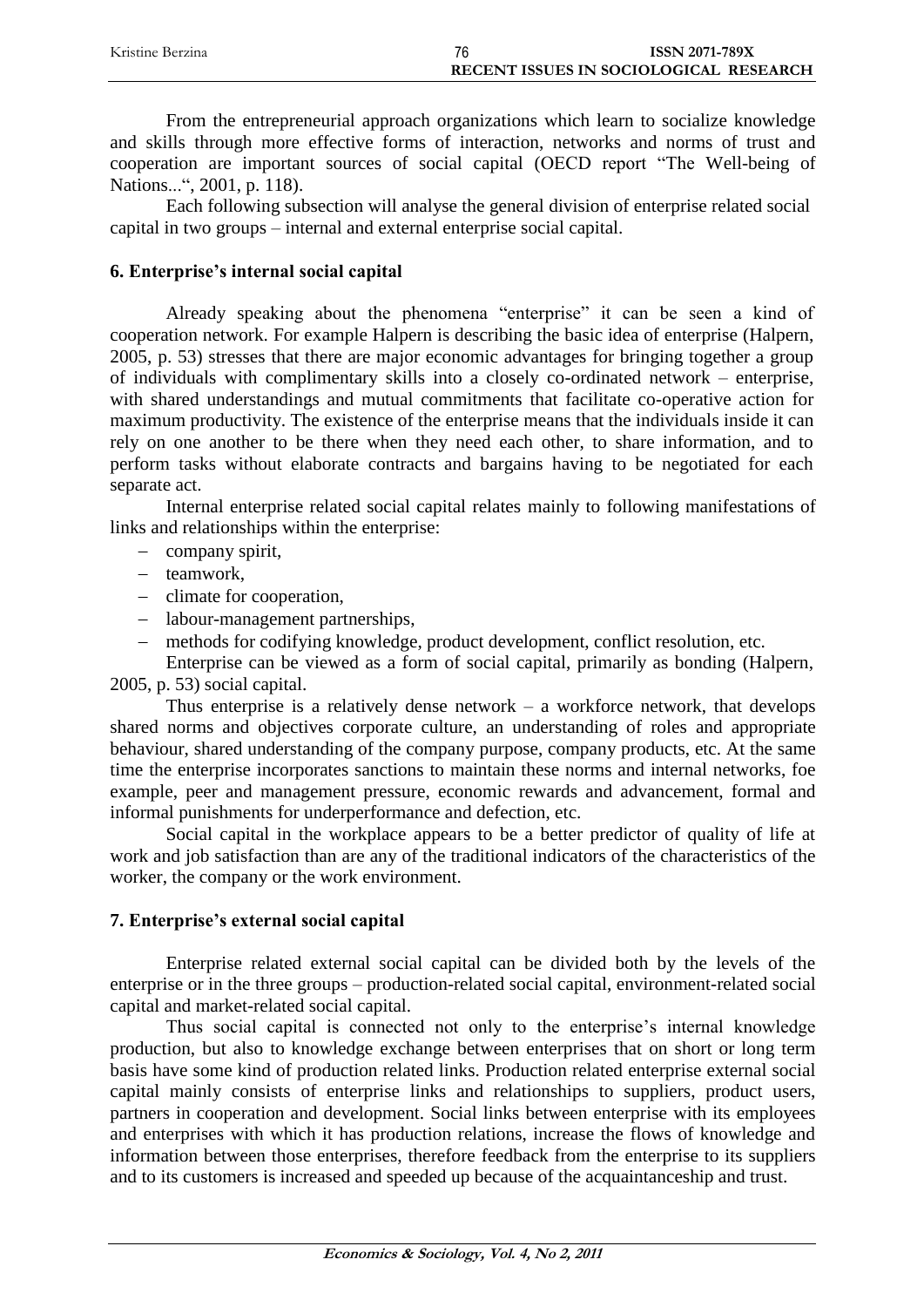| Kristine Berzina | <b>ISSN 2071-789X</b>                  |
|------------------|----------------------------------------|
|                  | RECENT ISSUES IN SOCIOLOGICAL RESEARCH |

The border between a enterprise's production relations and its environment related social capital is not always clearly manifested, but environment-related social capital can be stated as a second subgroup of external enterprise social capital comprising by Westlung and Nilsson:

- non-technical-financial links to other enterprises,
- links to local and regional politically governed bodies,
- links to the citizens in civic society and their organization.

It is the interest of enterprise to establish social relations with public decision makers, but the form of the realization for these relationships is chosen by each enterprise between direct and indirect relationships.

Market related social capital relates to all the anonymous mass customers with whom enterprise has no personal relations via trade marks and other marketing activities. Trademark in contrast to most other forms of social capital is an asset of enterprise that can be bought and sold as its actual property.

The importance of the inter enterprise relationships can be compared to the importance of the so called "week ties" (Halpern, 2005, p. 54) of the individual person engaged in network. Strong and cohesive bonds inside the enterprise may turn out to have limited use if the enterprise lacks a sustainable network of suppliers or links to potential consumers of its products.

These external enterprise relationships also have a linking component, in that way that they may involve connections between enterprises and communities. Most successful enterprises have long since learned the value of upward links, such as those to the political elite. Making sure that the corporation's point of view is heard when policy-makers are deciding on the regulatory and tax environment in which you operate may be one of the best investments that a enterprise can make.

Enterprises are also learning that it can be in their own long-term interests to build links down to the communities in which they are based. Partly it is because of the in the better informed consumers, reputation matters. Such investments can improve employee loyalty, thereby strengthening the enterprise's bonding social capital (Halpern, 2005, p. 56) and improving the quality of people it can attract.

Social capital scientists not only study each from internal and external social capital, but also the interactions between them.



Figure 3. Balance in the investments in social capital

If the enterprise emphasizes too much the bonding social capital, it can neglect its bridging social capital (Halpern, 2005, p. 57) – the relationships to community, customers, suppliers and other partner enterprises. Halpern emphasizes that there may be optimum level of bonding, or embeddedness, beyond which further bonding becomes counterproductive by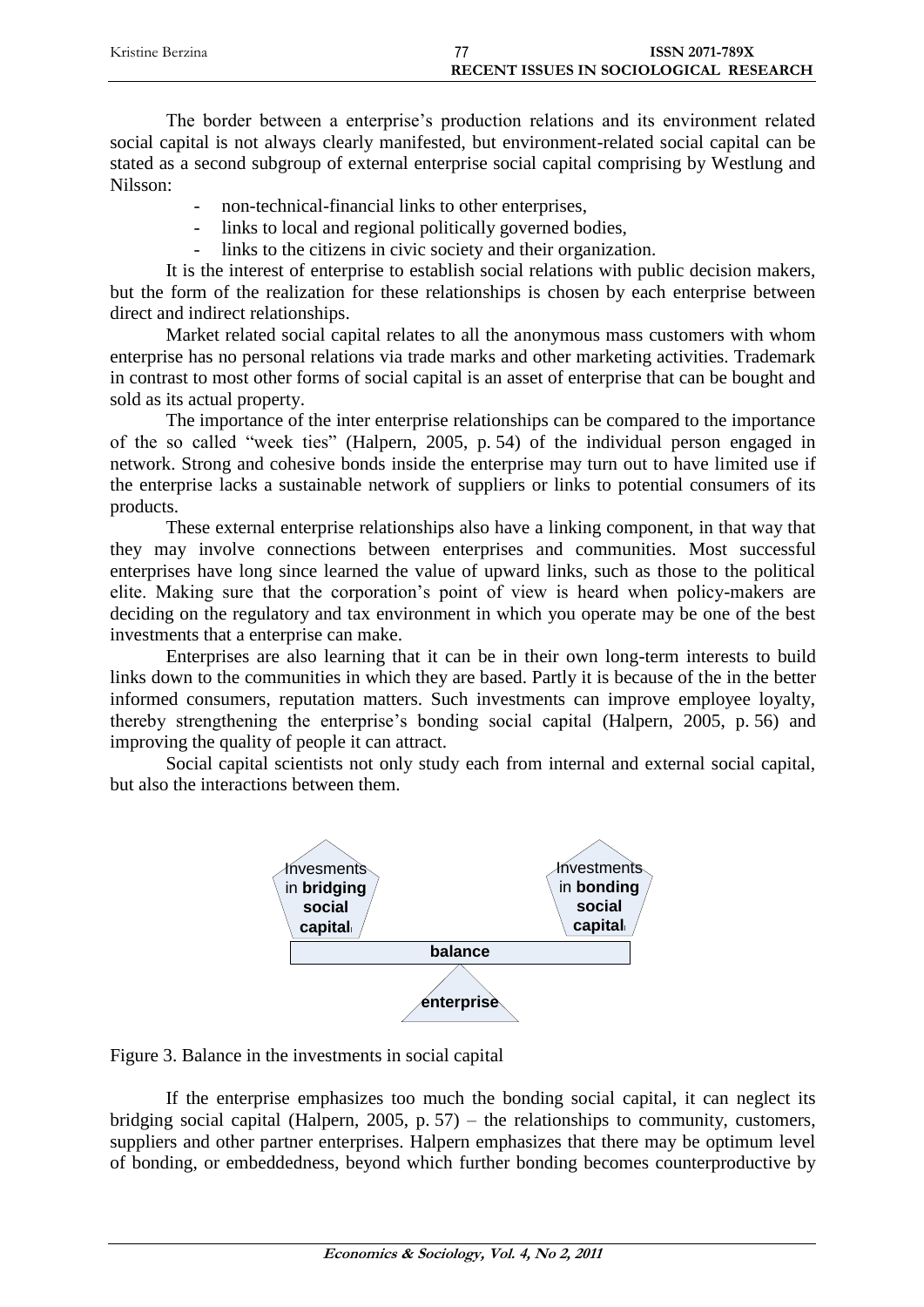| Kristine Berzina | 78 | <b>ISSN 2071-789X</b>                  |
|------------------|----|----------------------------------------|
|                  |    | RECENT ISSUES IN SOCIOLOGICAL RESEARCH |

insulating the enterprise from information beyond its own internal networks, this problem is quite typical for large corporations.

On the other hand the enterprise that only invests in its bridging social capital and neglects to build a strong social network and culture within itself is vulnerable to fragmentation and a loss of identity. There is a need to have a so called "absorptive capacity", so that in case of outsourcing of research, enterprises still need to maintain sufficient technical knowledge within them in order to be able to understand and judge the value of research done outside.

Successful enterprises show the balance of investment between bonding or withinenterprise social capital, bridging or between-enterprise social capital and linking social capital (for example between enterprises and their regulators) (Halpern, 2005, p. 59). The basic idea is that there is a need to avoid overinvestment in only one type of social capital, disregarding other groups of social capital.

## **8. Enterprise related social capital estimation**

 $\overline{a}$ 

The social capital investigator Bourdieu states that the volume of the social capital possessed by given agent depends on the size of the network of connections that he can effectively mobilize and on the volume of the other network member capital. This means that, although social capital is relatively irreducible to the economic capital, it is never completely independent of classical forms of capital.

The fact that social capital generates economic utility value for individual enterprises has also been emphasized by many authors – Johannisson, Dyer, Hakansson and Snehota, Axelsson and Easton (Westlund, Nilsson, 2003) and others.

No doubt that the social capital bring additional value for enterprise, as it can not be assumed that enterprises build networks with pure non-profit making purpose (Westlund, Nilsson, 2003), nor that the networking is interaction merely of informal nature. Individuals will not attempt to create social capital unless they can appropriate significant benefits for themselves<sup>3</sup> – this is a nature of people. The only difference between different members involved is in the dominance of self-beneficial and profitability connected reasons or selfdevotion creating not purely financial value.

The profits which accrue from network membership in a group are the basis of the solidarity which makes such cooperation possible. The profits of network membership can be both tangible and intangible – material profits, such as all the types of services accruing from useful relationships, and symbolic profits, such as those derived from association with a prestigious group.

<sup>&</sup>lt;sup>3</sup> Coleman, article by Richard A. Couto "Social Capital and leadership", Academy of Leadership Press, 1997, www.academy.umd.edu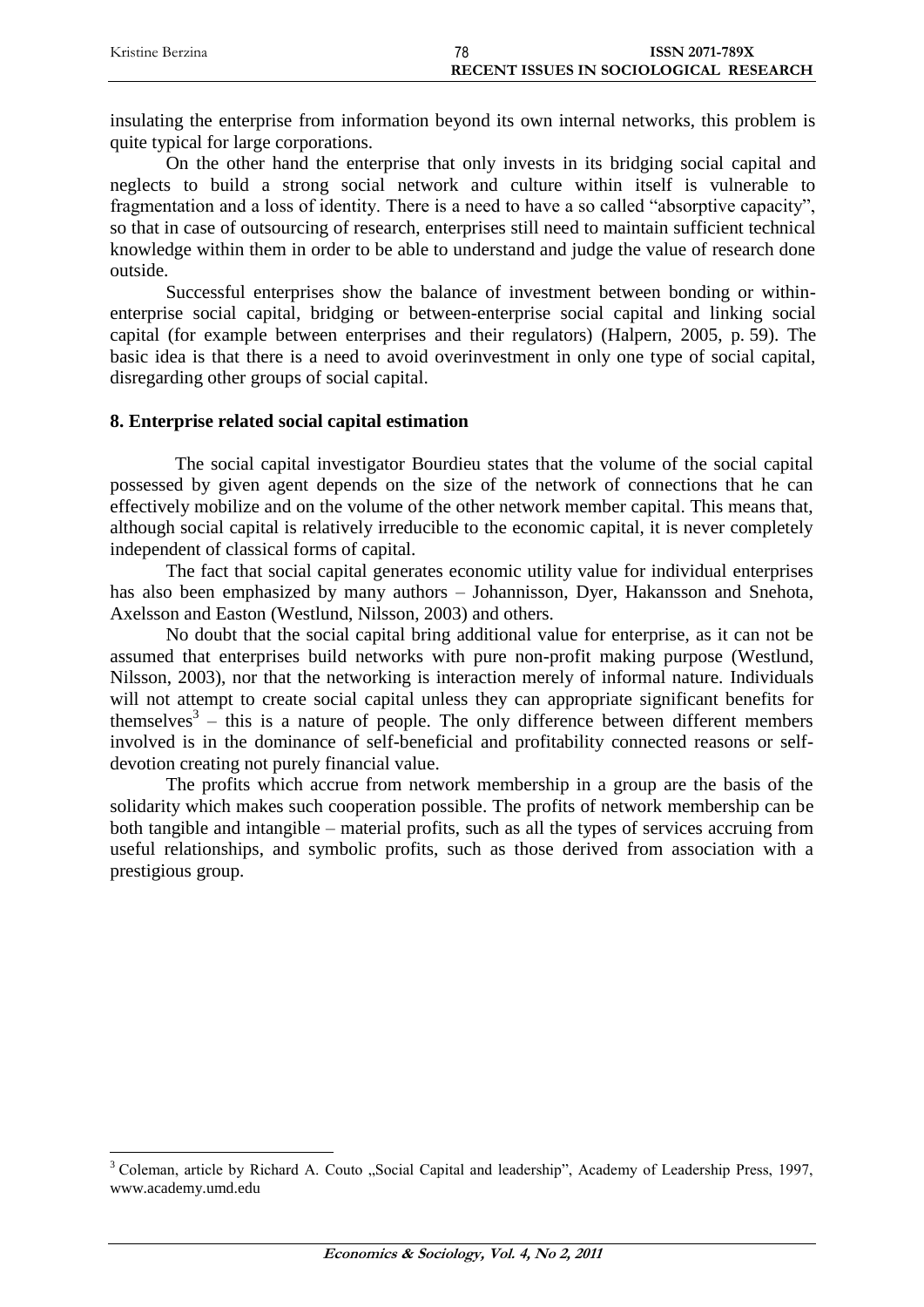

Figure 4. Proportion of tangible / intangible benefits from social capital

Already mentioned critical social capital component trust in some level is presented in all transactions of enterprise whether they are private, social, economic or political in nature. Enterprises can benefit from norms of cooperative trust embodied in various types of intraenterprise or inter-organisational networks thus facilitating coordination and reducing transaction costs (OECD report "The Well-being of Nations...", 2001, p. 118). Trust reduces costs for enterprise negotiations and enforcements, imperfect information and layers of unnecessary bureaucracy, economies of time, relying on the belief in the partner – his good intentions, competence and reliability. Additional important argument for social capital advantages is that social capital cuts expenses and reduces time needed for knowledge exchange between enterprises (Westlund, Nilsson, 2003) that is very crucial in the new century era of the knowledge.

Most of the benefits are not those who can be quickly seen and they require long-term perspective as social capital value growth in the long run.

As mentioned already in previous sections social capital needs use and attention in order to increase its value. The existence of a network of connections for an enterprise is not a natural given, or even a social given, constituted once and for all by an initial act of institution. It is the product of an endless effort at institution, of which institution rites mark the essential moments and which is necessary in order to produce and reproduce lasting, useful relationships that can secure material or symbolic profits (Bordieu, 1983, pp. 183-198).

In other words, the network of relationships is the product of investment strategies, individual or collective, consciously or unconsciously aimed at establishing or reproducing social relationships that are directly usable in the short or long term, i.e., at transforming contingent relations, into relationships that are at once necessary and elective, implying durable obligations subjectively felt (feelings of gratitude, respect, friendship, etc.) or institutionally guaranteed (rights). This is done through the alchemy of consecration, the symbolic constitution produced by social institution and endlessly reproduced in and through the exchange which it encourages and which presupposes and produces mutual knowledge and recognition. Exchange transforms the things exchanged into signs of recognition and, through the mutual recognition and the recognition of group membership which it implies, reproduces the group (Bordieu, 1983, pp. 183-198).

The social capital estimation is quite complicated because of two groups of factors. First of all social capital is very interrelated with other forms of capitals and enterprises do not separate them for some calculations. The second factor is the nature of social capital benefits – most of them are intangible, to which it is not easy set a value.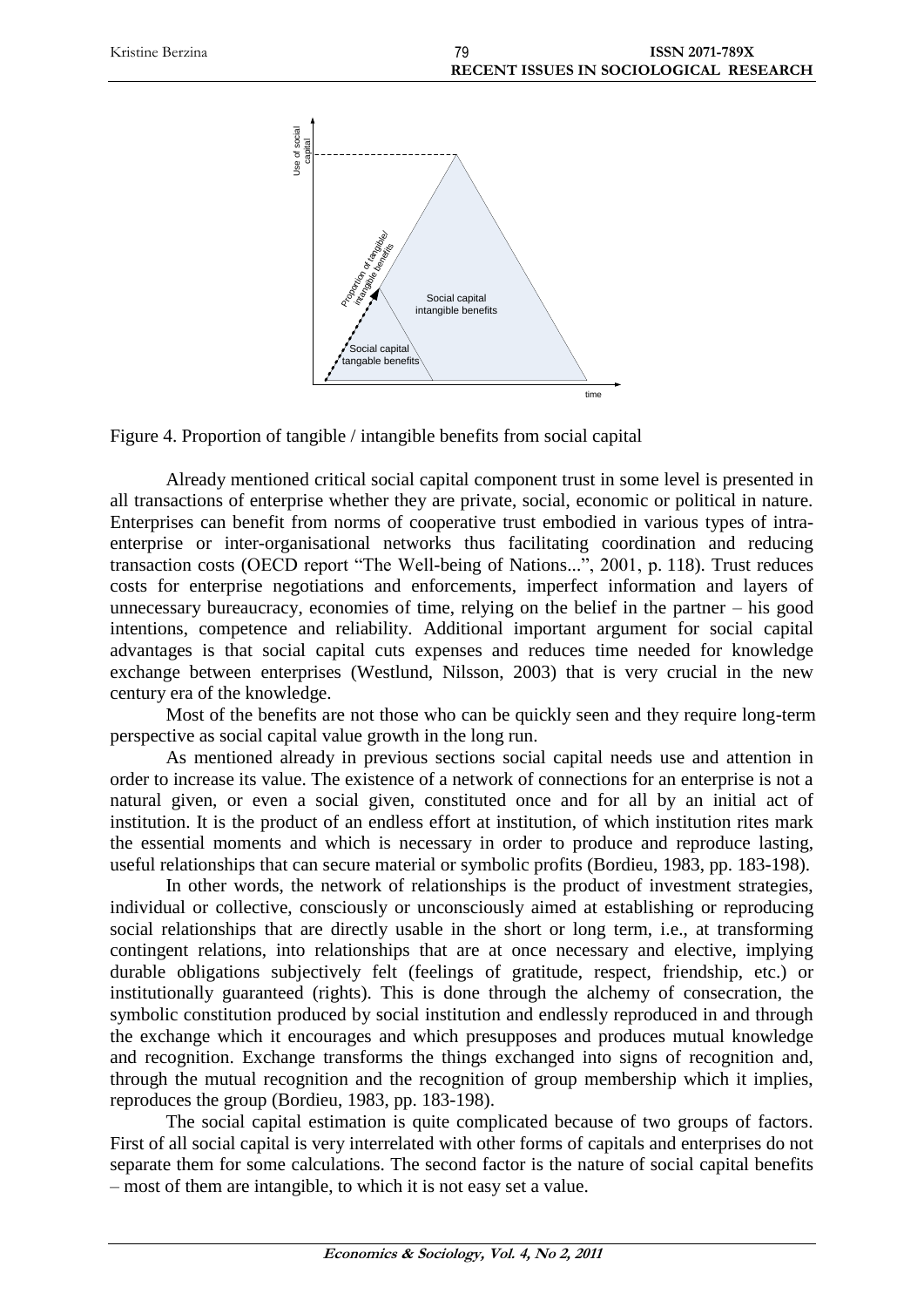# Table 4. Enterprise related social capital value estimation in Swedish enterprises (Westlund, Nilsson, 2003)

| Social capital internal to the<br>enterprise                                                                                                                                                                                                                                                                                                                                                                                                                                                                                                                                                                                                                                                                                                                                                                                                                                                                                                                                                                                                                                                                                                                                                                                                                                                                                                                                                                                                                                                                             | The enterprise's external social capital                                                                                                                                                                                                                                                                                                                                                                                                                                                                                                                                                                                                                                                                                                                                                                                                                                                                                                                                                                                                                                                                                                                                                                                                                                                                                                                                                                                                                                    |                                                                                                                                                                                                                                                                                                                                                                                                                                                                                                                                                                                                                                                                                                                                                                           |                                                                                                                                                                                                                                                                                                                                                                                                                                                                                                                                                                                                                                                                                                                                                                                                                                                                                                                                                                                                                                                                                                                                                                               |
|--------------------------------------------------------------------------------------------------------------------------------------------------------------------------------------------------------------------------------------------------------------------------------------------------------------------------------------------------------------------------------------------------------------------------------------------------------------------------------------------------------------------------------------------------------------------------------------------------------------------------------------------------------------------------------------------------------------------------------------------------------------------------------------------------------------------------------------------------------------------------------------------------------------------------------------------------------------------------------------------------------------------------------------------------------------------------------------------------------------------------------------------------------------------------------------------------------------------------------------------------------------------------------------------------------------------------------------------------------------------------------------------------------------------------------------------------------------------------------------------------------------------------|-----------------------------------------------------------------------------------------------------------------------------------------------------------------------------------------------------------------------------------------------------------------------------------------------------------------------------------------------------------------------------------------------------------------------------------------------------------------------------------------------------------------------------------------------------------------------------------------------------------------------------------------------------------------------------------------------------------------------------------------------------------------------------------------------------------------------------------------------------------------------------------------------------------------------------------------------------------------------------------------------------------------------------------------------------------------------------------------------------------------------------------------------------------------------------------------------------------------------------------------------------------------------------------------------------------------------------------------------------------------------------------------------------------------------------------------------------------------------------|---------------------------------------------------------------------------------------------------------------------------------------------------------------------------------------------------------------------------------------------------------------------------------------------------------------------------------------------------------------------------------------------------------------------------------------------------------------------------------------------------------------------------------------------------------------------------------------------------------------------------------------------------------------------------------------------------------------------------------------------------------------------------|-------------------------------------------------------------------------------------------------------------------------------------------------------------------------------------------------------------------------------------------------------------------------------------------------------------------------------------------------------------------------------------------------------------------------------------------------------------------------------------------------------------------------------------------------------------------------------------------------------------------------------------------------------------------------------------------------------------------------------------------------------------------------------------------------------------------------------------------------------------------------------------------------------------------------------------------------------------------------------------------------------------------------------------------------------------------------------------------------------------------------------------------------------------------------------|
| Strong, work-related<br>links.<br>particularly<br>for<br>strong                                                                                                                                                                                                                                                                                                                                                                                                                                                                                                                                                                                                                                                                                                                                                                                                                                                                                                                                                                                                                                                                                                                                                                                                                                                                                                                                                                                                                                                          | Production-related                                                                                                                                                                                                                                                                                                                                                                                                                                                                                                                                                                                                                                                                                                                                                                                                                                                                                                                                                                                                                                                                                                                                                                                                                                                                                                                                                                                                                                                          | Market-related                                                                                                                                                                                                                                                                                                                                                                                                                                                                                                                                                                                                                                                                                                                                                            | Environment-related                                                                                                                                                                                                                                                                                                                                                                                                                                                                                                                                                                                                                                                                                                                                                                                                                                                                                                                                                                                                                                                                                                                                                           |
| personnel performing similar<br>types of working duties.<br>Fairly<br>extensive<br>social<br>intercourse at the work place,<br>particularly for personnel with<br>similar types of working<br>duties. Few conflicts and easy<br>for new employees to be part<br>of the social atmosphere at the<br>enterprises.<br>Socialising among personnel<br>during leisure hours is not as<br>great as that at work. Most<br>socialising is<br>done<br>by<br>personnel who have similar<br>working duties, and least for<br>those who do not have similar<br>working duties.<br>The majority of the enterprises<br>spend less than 2 hours per<br>week in formal meetings. On<br>average they spend somewhat<br>more time in<br>informal<br>Individuals<br>meetings.<br>111<br>management functions spend<br>more time at formal meetings<br>than personnel working in core<br>activities. There is no distinct<br>difference where informal<br>meetings are concerned.<br>The majority have spent SEK<br>0-5000 and 0-30 hours of their<br>working time on formal<br>training during the last 3 years.<br>Relatively speaking<br>small<br>investments are more common<br>than large investments.<br>Uncertainty as to whether<br>enterprises cooperate where<br>training is concerned.<br>The majority of the enterprises<br>have spent between 1-10 hours<br>and SEK 0-5000 on internal<br>entertainment per man-year.<br>No enterprise has spent more<br>than 10 hours on internal<br>entertainment during the last 3<br>years. | The majority of the enterprises<br>spend 1-2 hours per month on<br>production-related<br>cooperation. The enterprises<br>cooperate most in respect of<br>transport.<br>The majority have not changed<br>the ways in which they<br>cooperate since 1998. Largest<br>change is in respect of product<br>development. Conclusion: no<br>strengthening of production-<br>related links.<br>The majority cooperate in a<br>production-related<br>manner<br>with either 0 or 1 other<br>enterprise. The largest number<br>of partners in cooperation is in<br>respect of purchases<br>οf<br>material.<br>Without<br>exception,<br>the<br>geographical location appears<br>to be the arena for cooperation.<br>More informal, light-hearted<br>and close relations with<br>customers than with suppliers.<br>Few enterprises make regular<br>market<br>surveys.<br>The<br>enterprises cooperate to a<br>greater extent with suppliers<br>than customers where product<br>development is concerned.<br>The majority have invested<br>between SEK 0-5000 and 1-10<br>hours<br>in<br>external<br>Somewhat<br>entertainment.<br>larger investments in external<br>than in internal entertainment.<br>The majority of the enterprises<br>have not made any monetary<br>investments<br>$\rm{in}$<br>R&D.<br>Cooperation where R&D is<br>concerned is by and large non-<br>existent for most enterprises in<br>the study. Consequently, weak<br>links<br>where<br>R&D<br>1S<br>concerned. | Participants in the survey<br>have higher costs for<br>traditional advertising than<br>offers<br>for<br>to<br>loval<br>They<br>customers.<br>invest<br>traditional<br>$\overline{\mathbf{m}}$<br>more<br>advertising than in offers to<br>loyal customers. There is a<br>relationship between these<br>two features – and those<br>enterprises that invest a lot<br>in one of them also invest a<br>lot in the other.<br>The<br>οf<br>average<br>value<br>traditional advertising<br><b>1S</b><br>SEK 31 705, and for offers<br>to loyal customers SEK 8<br>168.<br>The size of the enterprise is<br>of no significance for the<br>size of the investments per<br>man-year. This applies to<br>both traditional advertising<br>and<br>offers<br>loyal<br>to<br>customers. | There are very few work-<br>related contacts with local<br>decision-makers. This is<br>also the case with the<br>entrepreneurs'<br>social<br>intercourse with decision-<br>makers.<br>Accordingly,<br>weak links to local<br>decision-makers.<br>The majority of<br>the<br>enterprises state<br>that<br>representatives<br>οf<br>management<br>socialise<br>with executives of other<br>enterprises privately. This<br>is without exception<br>much more frequent than<br>socialising with local<br>decision-makers.<br>The<br>that<br>entrepreneurs<br>socialise<br>with<br>local<br>decision-makers<br>also<br>socialise<br>with<br>other<br>entrepreneurs.<br>majority<br>The<br>of the<br>enterprises<br>have<br>sponsored local sports<br>clubs or cultural events in<br>an amount of less than<br>SEK 2000 per man-year<br>during the last three<br>years.<br>Those enterprises that<br>participated in the survey<br>have fairly few contacts<br>with<br>university<br>colleges/universities. The<br>majority<br>have<br>not<br>cooperated at all on any<br>occasion during the last<br>three years. Conclusion:<br>weak links to university<br>colleges/universities. |
|                                                                                                                                                                                                                                                                                                                                                                                                                                                                                                                                                                                                                                                                                                                                                                                                                                                                                                                                                                                                                                                                                                                                                                                                                                                                                                                                                                                                                                                                                                                          |                                                                                                                                                                                                                                                                                                                                                                                                                                                                                                                                                                                                                                                                                                                                                                                                                                                                                                                                                                                                                                                                                                                                                                                                                                                                                                                                                                                                                                                                             |                                                                                                                                                                                                                                                                                                                                                                                                                                                                                                                                                                                                                                                                                                                                                                           |                                                                                                                                                                                                                                                                                                                                                                                                                                                                                                                                                                                                                                                                                                                                                                                                                                                                                                                                                                                                                                                                                                                                                                               |

Even thou that the author inspected many social capital book and more that 30 papers regarding social capital and enterprise related social capital, it was hard to find any information about enterprise social capital value estimation. The most credible information can be found in the paper of Westlund and Nilsson (Westlund, Nilsson, 2003) where they presented the results of the research even thou that the rate of responses from the Swedish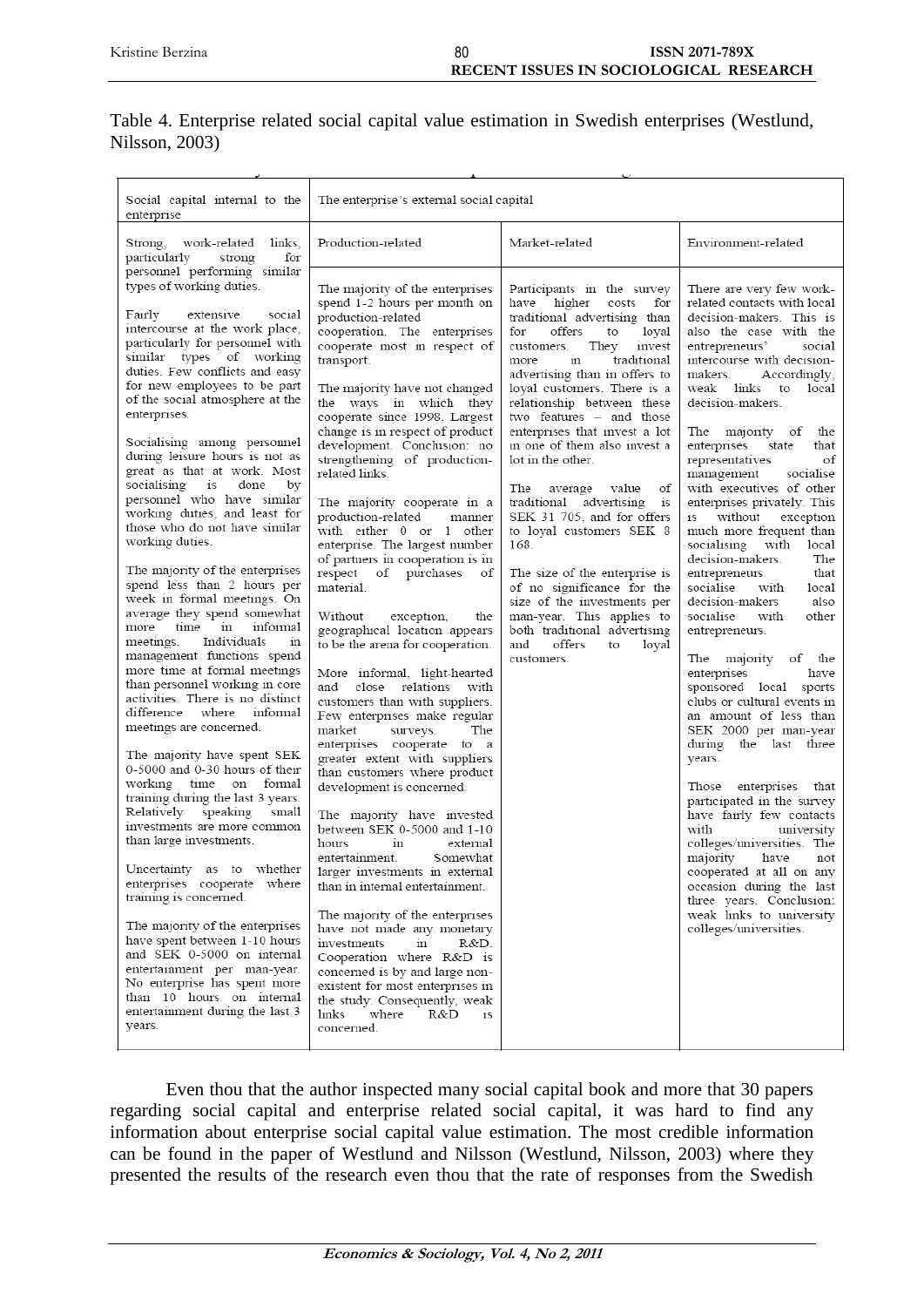| Kristine Berzina | <b>ISSN 2071-789X</b>                  |
|------------------|----------------------------------------|
|                  | RECENT ISSUES IN SOCIOLOGICAL RESEARCH |

enterprises was quite low. The reasons for it could be connected with the fact that social capital related cost and income estimations are not estimated, not calculated separately and it is even not easy to separate social capital related costs from other costs of enterprise.

## **Conclusions and recommendations**

From the enterprise perspective social capital can be defined as investment in social relations with expected returns in the marketplace.

Social capital is a complex set of relationships that includes main groups of components – cooperation, networks and networking; values, trust, norms, expectancies; rewards and sanctions.

Social capital in the enterprise can be accumulated at different levels. The internal enterprise related social capital is stated in company spirit, teamwork, climate for employee mutual collaboration and cooperation, labour-management partnerships, product development, and conflict resolution. Enterprise related external social capital can be divided both by different levels of the enterprise environments and by groups of relationships in these environments. The three main groups of enterprise external environment consist of social capital accumulation on competitor and market level, on broader industry level, and on enterprise macro environment level. Enterprise related social capital sub grouped by different enterprise business relationships can be viewed from the production-related, environmentrelated and market-related relationships.

Using the social capital terminology there are two main groups of social capital in the enterprise – bonding social capital that mainly consists from enterprise internal relationships and bridging social capital as a set of enterprise external relationships.

These two levels of social capital need to be balanced at the enterprise. The over investment in one of the type of social capital and fall in to disrepair on the second type of social capital can cut the ground of enterprise operation balance. Therefore investing in the bonding enterprise social capital by taking care about the employees, the bridging social capital – enterprise suppliers, partners and clients can not be left out of consideration. And on the other way it is important for the enterprise keeping the close watch on the external environment links and different actors, developing additional services in order to keep closer cooperation with them, the relationships in the enterprise inside need to be maintained on the appropriate level not to loose the valuable staff.

# **References**

- Timothy J. White (2004), *Patterns of Social Capital: Stability and Change in Historical Perspective*, Journal of Third World Studies, Spring, [www.finda](http://www.find/)rticles.com.
- Richard A. Couto (1997), *Social Capital and leadership*, Academy of Leadership Press, www.academy.umd.edu.
- Wikpedia Encyclopaedia, http://en.wikpedia.org.
- Bowling Alone: The Collapse and Revival of American Community by Robert D. Putnam, www.bowlingalone.com.
- Steven N. Durlauf (2002), *On the Empirics of Social Capital*, January 20, www.socailcapitalgateway.org.
- Nan Lin, Karen S. Cook, Ronald S. Burt (2001), *Social Capital: Theory and Research* Aldine de Gruyter, chapter "Structural Holes versus Network Closure as Social Capital", www.socailcapitalgateway.org.
- Pierre Bordieu (1983), *Oekonomisches Kapital, kulturelles Kapital, sociales Kapital*, Soziale Welt, Sonderheft 2, Otto Schwartz & Co, pp.183-198.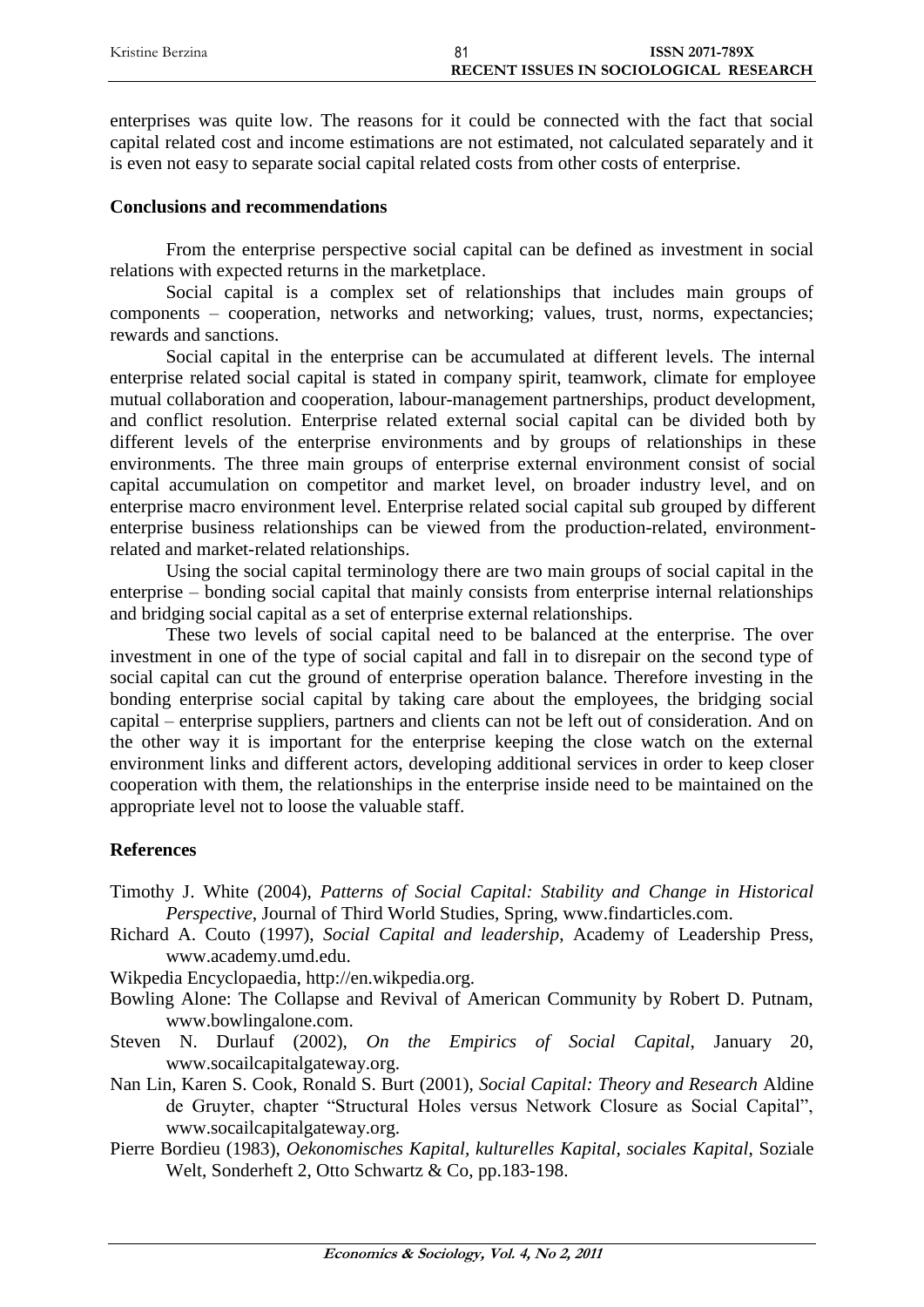| Kristine Berzina | 82 | <b>ISSN 2071-789X</b>                  |
|------------------|----|----------------------------------------|
|                  |    | RECENT ISSUES IN SOCIOLOGICAL RESEARCH |

- Hans Westlund (2003), *Implications of Social Capital for Business in the Knowledge Economy: Theoretical Considerations*, Economic and Social Research Institute, http://www.esri.go.jp/index-e.html.
- OECD report (2001), *The Well-being of Nations: The Role of Human and Social Capital*, OECD publications, p. 118.
- Hans Westlund, Elin Nilsson (2003), *Measuring enterprises' investments in social capital – a pilot study*, 43rd Congress of the European Science Assocation, Jyvaskyla, Finland.
- Institute for Social Network Analyses of the Economy, www.isnae.org.
- Donald Steiny (2005), *You and networks, networking and social capital*, May, www.isnae.org
- FAS research, Network analyses for science and business, "Introduction to network analyses", www.fas.at.
- Peter Maskell (1999), *Social capital and regional development*, North The Nordic journal of regional development and territorial policy, No. 5, www.nordregio.se.
- Ron A. Boschma, *Social capital and regional development: empirical analyses of the Third Italy*, www.econ.geog.uu.nl.
- Martti Siisiainen (2000), *Two concepts of social capital: Bourdieu vs. Putnam*, ISTR Fourth International Conference "The third sector: for what and for whom?", Trinity College, Dublin, Ireland, July 5-8.
- Arturo L. Tolentino (2004), *New concepts of productivity and its improvement*, European Productivity Network seminar, Budapest, 13-14 May, www.ilo.org.
- Marcel Fafchamps, Bart Minten, *Returns to social capital among traders*, www.economics.ox.ac.uk.
- Fabio Sabatini (2005), *Social capital as social networks. A new framework for measurement*, June, [Economics Working Paper Archive EconWPA,](http://econwpa.wustl.edu/) www.econwpa.wustl.edu.
- Steven N. Durlauf, Marcel Fafchamps (2004), *Social capital*, The Centre for the study of African economies working paper series, paper 214, www.bepress.com.
- Sokratis M. Koniordos (2005), *Networks, Trust and Social Capital. Theoretical and Empirical Investigation from Europe*, Ashgate, UK, p. 294.
- Silija Korhonen, Juha S. Niemela (2004), *Network forms of organisationin wooden industry*, University of Helsinki, http://www.metla.fi.
- Emanuela Todeva, David Knoke (2002), *Strategic Allienaces and corporate social capital*, Sociology of organisations.
- Gerry Johnson, Kevan Scholes, Richard Whittington (2005), *Exloring corporate startegy. text and cases*, FT Prentice Hall, UK, p. 1033.
- Andrew H. Van de Ven (2004), *The appeal and difficulties of trust*, Midwest academey of management conference, Minneapolis April 30.
- John Child, David Faulkner (1998), *Strategies of co-operation. Managing alliances, networks, and joint ventures*, Oxford University Press, USA, p. 371.
- Robert Axelrod (1990), *The Evolution of Co-operation*, Penguin Books, USA, p. 3-54.
- David J. Skyrme (2000), *Knowledge Networking. Creating the collaborative enterprise*, Butterworth Heinemann, UK, p. 307.
- Eirik Vatne, Micael Taylor (2000), *The Networked Firm in a Global World. Small firms in new environments*, Ashgate, England, p. 353.
- Henrikki Tikkanen (1997), *Networking Approach to the Industrial Business*, Turku, Kirjapaino Grafia Oy, p. 1-89.
- Joakim Wallenklint (2001), A *Managerial Perspective on Small-Firm Network Organisations*, Lulea University of Technology, p. 1-39.
- Gareth Morgan (1997), *Images of Organisation*, Sage Publications, California.
- Bjorn Axelsson, Geoffrey Easton (1994), *Industrial Networks. A new way of Reality*, Routledge, London, p. XV-179.